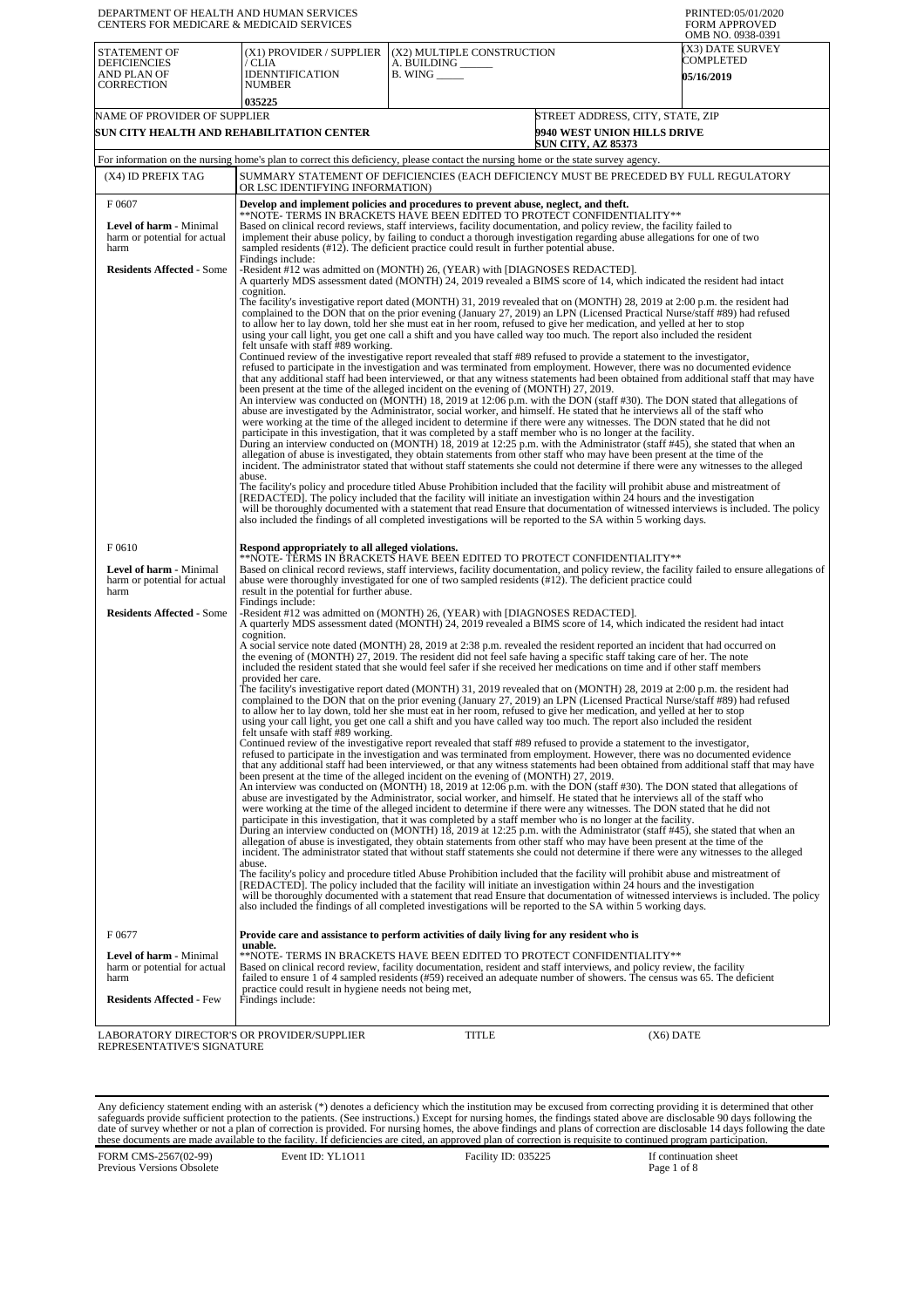| DEPARTMENT OF HEALTH AND HUMAN SERVICES<br>CENTERS FOR MEDICARE & MEDICAID SERVICES                       |                                                                                                                                                                                                                                                                                                                                                              | PRINTED:05/01/2020<br><b>FORM APPROVED</b><br>OMB NO. 0938-0391                                                                                                                                                                                                                                                                                                                                                                                                                                                                                                                                                                                                                                                                                                                |                                                          |                                                    |
|-----------------------------------------------------------------------------------------------------------|--------------------------------------------------------------------------------------------------------------------------------------------------------------------------------------------------------------------------------------------------------------------------------------------------------------------------------------------------------------|--------------------------------------------------------------------------------------------------------------------------------------------------------------------------------------------------------------------------------------------------------------------------------------------------------------------------------------------------------------------------------------------------------------------------------------------------------------------------------------------------------------------------------------------------------------------------------------------------------------------------------------------------------------------------------------------------------------------------------------------------------------------------------|----------------------------------------------------------|----------------------------------------------------|
| <b>STATEMENT OF</b><br><b>DEFICIENCIES</b><br>AND PLAN OF<br><b>CORRECTION</b>                            | (X1) PROVIDER / SUPPLIER<br>/ CLIA<br><b>IDENNTIFICATION</b><br><b>NUMBER</b>                                                                                                                                                                                                                                                                                | (X2) MULTIPLE CONSTRUCTION<br>A. BUILDING<br><b>B. WING</b>                                                                                                                                                                                                                                                                                                                                                                                                                                                                                                                                                                                                                                                                                                                    |                                                          | (X3) DATE SURVEY<br>COMPLETED<br><b>05/16/2019</b> |
|                                                                                                           | 035225                                                                                                                                                                                                                                                                                                                                                       |                                                                                                                                                                                                                                                                                                                                                                                                                                                                                                                                                                                                                                                                                                                                                                                |                                                          |                                                    |
| NAME OF PROVIDER OF SUPPLIER                                                                              |                                                                                                                                                                                                                                                                                                                                                              |                                                                                                                                                                                                                                                                                                                                                                                                                                                                                                                                                                                                                                                                                                                                                                                | STREET ADDRESS, CITY, STATE, ZIP                         |                                                    |
| SUN CITY HEALTH AND REHABILITATION CENTER                                                                 |                                                                                                                                                                                                                                                                                                                                                              |                                                                                                                                                                                                                                                                                                                                                                                                                                                                                                                                                                                                                                                                                                                                                                                | 9940 WEST UNION HILLS DRIVE<br><b>SUN CITY, AZ 85373</b> |                                                    |
|                                                                                                           | For information on the nursing home's plan to correct this deficiency, please contact the nursing home or the state survey agency.                                                                                                                                                                                                                           |                                                                                                                                                                                                                                                                                                                                                                                                                                                                                                                                                                                                                                                                                                                                                                                |                                                          |                                                    |
| (X4) ID PREFIX TAG                                                                                        | OR LSC IDENTIFYING INFORMATION)                                                                                                                                                                                                                                                                                                                              | SUMMARY STATEMENT OF DEFICIENCIES (EACH DEFICIENCY MUST BE PRECEDED BY FULL REGULATORY                                                                                                                                                                                                                                                                                                                                                                                                                                                                                                                                                                                                                                                                                         |                                                          |                                                    |
| F0677                                                                                                     | (continued from page 1)                                                                                                                                                                                                                                                                                                                                      | Resident #59 was readmitted to the facility on (MONTH) 11, 2019, with [DIAGNOSES REDACTED].                                                                                                                                                                                                                                                                                                                                                                                                                                                                                                                                                                                                                                                                                    |                                                          |                                                    |
| <b>Level of harm - Minimal</b><br>harm or potential for actual<br>harm<br><b>Residents Affected - Few</b> |                                                                                                                                                                                                                                                                                                                                                              | Review of the facility's shower schedule located in the staffing book revealed residents are scheduled at least 2 times a<br>week for showers and to document in the electronic record and on the shower sheet.<br>The quarterly Minimum Data Set assessment dated (MONTH) 17, 2019, revealed a Brief Interview for Mental Status score of 15,<br>which indicated the resident had intact cognition. The assessment included showers did not occur during the 7-day look-back period.<br>Review of the shower sheets for resident #59 revealed no second shower offered as scheduled during the weeks of: (MONTH)                                                                                                                                                              |                                                          |                                                    |
|                                                                                                           |                                                                                                                                                                                                                                                                                                                                                              | 17-23, 2019, (MONTH) 31 to (MONTH) 6, 2019, and (MONTH) 7-14, 2019.<br>Further review of the clinical record did not reveal documentation of any showers provided to the resident or any showered                                                                                                                                                                                                                                                                                                                                                                                                                                                                                                                                                                              |                                                          |                                                    |
|                                                                                                           | refused by the resident on those dates.                                                                                                                                                                                                                                                                                                                      | Review of the care plan dated (MONTH) 12, 2019 revealed that the resident was at risk for decreased ability to perform                                                                                                                                                                                                                                                                                                                                                                                                                                                                                                                                                                                                                                                         |                                                          |                                                    |
|                                                                                                           |                                                                                                                                                                                                                                                                                                                                                              | Activities of Daily Living (ADL) in bathing related to [MEDICAL CONDITION].<br>During an interview conducted with the resident on (MONTH) 15, 2019 at 1:36 p.m., she stated that she did not receive her                                                                                                                                                                                                                                                                                                                                                                                                                                                                                                                                                                       |                                                          |                                                    |
|                                                                                                           | last two showers.                                                                                                                                                                                                                                                                                                                                            |                                                                                                                                                                                                                                                                                                                                                                                                                                                                                                                                                                                                                                                                                                                                                                                |                                                          |                                                    |
|                                                                                                           | that the documentation be completed.                                                                                                                                                                                                                                                                                                                         | An interview was conducted with a Certified Nursing Assistant (CNA/staff #14) on (MONTH) 19, 2019 at 10:55 a.m. She stated<br>that all residents are scheduled to be offered a shower at least two times a week and that the schedule is located in the<br>staffing book. The CNA stated that they use shower sheets to document the shower was given with any noted skin changes. She<br>stated that the nurse and CNA would sign the sheet and the resident would sign the sheet if the resident refused the<br>shower. She stated that if the shower is not documented as given or refused, then it could mean that the resident was not<br>offered the shower. The CNA stated that the expectation is that the showers be offered to the residents as scheduled and        |                                                          |                                                    |
|                                                                                                           |                                                                                                                                                                                                                                                                                                                                                              | During an interview conducted with a Licensed Practical Nurse (LPN/staff #56) on (MONTH) 19, 2019 at 11:09 a.m., she stated<br>that they have a shower schedule and each resident is scheduled for two showers a week. She stated that the CNA is expected to offer<br>the shower as scheduled and to document any skin or other changes on the shower sheet. The LPN stated that the CNA is to notify the<br>nurse if the resident refuses the shower. She stated that if the resident is alert and oriented, the                                                                                                                                                                                                                                                             |                                                          |                                                    |
|                                                                                                           |                                                                                                                                                                                                                                                                                                                                                              | resident will sign the shower sheet if the resident refuses the shower. The LPN stated that if there was no shower sheet,<br>or other documentation, for the scheduled shower, there would be no way to show the shower was offered, given, or refused. An<br>interview was conducted with the Administrator (staff #45) on (MONTH) 19, 2019 at 11:22 a.m. She stated that she expects staff to<br>offer showers to the resident on their scheduled shower days. She stated that she expects staff to document on the shower sheet which<br>would include if the resident was provided the shower or refused the shower and turn it into the nurse.<br>The Administrator stated that if there is no documentation of the shower in the clinical record and the resident stated |                                                          |                                                    |
|                                                                                                           | psychosocial well-being.                                                                                                                                                                                                                                                                                                                                     | that they did not get the shower; then it means the shower was not given, offered, or refused.<br>Review of the facility's policy for Activities of Daily Living (ADL) revealed that the center must ensure that a resident<br>who is unable to carry out ADL's receives the necessary services to maintain good nutrition, grooming, and personal and<br>oral hygiene. The policy included the purpose is to attain or maintain the resident's highest practicable physical, mental, and                                                                                                                                                                                                                                                                                      |                                                          |                                                    |
| F0684                                                                                                     |                                                                                                                                                                                                                                                                                                                                                              | Provide appropriate treatment and care according to orders, resident's preferences and                                                                                                                                                                                                                                                                                                                                                                                                                                                                                                                                                                                                                                                                                         |                                                          |                                                    |
| Level of harm - Minimal<br>harm or potential for actual<br>harm                                           | goals.                                                                                                                                                                                                                                                                                                                                                       | **NOTE- TERMS IN BRACKETS HAVE BEEN EDITED TO PROTECT CONFIDENTIALITY**<br>Based on clinical record review and staff interviews, the facility failed to ensure one sampled resident (#28) received<br>treatment and care in accordance with professional standards of practice, by failing to schedule an appointment ordered by<br>the physician. The census was 65. The deficient care could affect continuity of care.                                                                                                                                                                                                                                                                                                                                                      |                                                          |                                                    |
| <b>Residents Affected - Few</b>                                                                           | Findings include:                                                                                                                                                                                                                                                                                                                                            | Resident #28 was admitted to the facility on (MONTH) 6, (YEAR) with [DIAGNOSES REDACTED].                                                                                                                                                                                                                                                                                                                                                                                                                                                                                                                                                                                                                                                                                      |                                                          |                                                    |
|                                                                                                           | Review of the recapitulation of physician's orders [REDACTED].                                                                                                                                                                                                                                                                                               | Review of the clinical record revealed no evidence the resident was seen by a gynecologist or no rationale why an                                                                                                                                                                                                                                                                                                                                                                                                                                                                                                                                                                                                                                                              |                                                          |                                                    |
|                                                                                                           | appointment not being made.                                                                                                                                                                                                                                                                                                                                  | During an interview conducted with a Licensed Practical Nurse (LPN/staff #18) on (MONTH) 17, 2019 at 9:56 AM, the LPN stated<br>that at the time the order was written, there was a different procedure for scheduling appointments. The LPN stated that                                                                                                                                                                                                                                                                                                                                                                                                                                                                                                                       |                                                          |                                                    |
|                                                                                                           | medical records now schedule appointments.<br>During another interview conducted with the LPN (staff #18) on (MONTH) 18, 2019 at 9:05 AM, she stated that she was unable<br>to locate any information regarding the appointment.<br>In an interview conducted on (MONTH) 18, 2019 at 1:18 PM with the Administrator (staff#45), the Administrator stated her |                                                                                                                                                                                                                                                                                                                                                                                                                                                                                                                                                                                                                                                                                                                                                                                |                                                          |                                                    |
|                                                                                                           | physician need to be documented.                                                                                                                                                                                                                                                                                                                             | expectation is that if there is a physician's orders [REDACTED]. She further stated that refusals and calls to the                                                                                                                                                                                                                                                                                                                                                                                                                                                                                                                                                                                                                                                             |                                                          |                                                    |
|                                                                                                           | this order for an appointment.                                                                                                                                                                                                                                                                                                                               | An interview was conducted on (MONTH) 18, 2019 at 3:20 PM with the Director of Nursing (DON/staff #30). The DON stated that<br>the process for scheduling outside appointments would include receiving a physician order, scheduling the appointment, and<br>setting up transportation. The DON also stated that he could not explain why there seemed to be no information regarding                                                                                                                                                                                                                                                                                                                                                                                          |                                                          |                                                    |
| F0688                                                                                                     |                                                                                                                                                                                                                                                                                                                                                              | Provide appropriate care for a resident to maintain and/or improve range of motion (ROM),<br>limited ROM and/or mobility, unless a decline is for a medical reason.                                                                                                                                                                                                                                                                                                                                                                                                                                                                                                                                                                                                            |                                                          |                                                    |
| Level of harm - Minimal<br>harm or potential for actual<br>harm                                           |                                                                                                                                                                                                                                                                                                                                                              | **NOTE- TERMS IN BRACKETS HAVE BEEN EDITED TO PROTECT CONFIDENTIALITY**<br>Based on clinical record review, staff interviews, and policy review, the facility failed to ensure 1 of 3 sampled residents (#28)<br>received Restorative Nursing Assistant (RNA) services as recommended and ordered. The deficient practice could result in a                                                                                                                                                                                                                                                                                                                                                                                                                                    |                                                          |                                                    |
| <b>Residents Affected - Few</b>                                                                           | reduction in range of motion.<br>Findings include:<br>A review of physician's orders [REDACTED].                                                                                                                                                                                                                                                             | Resident #28 was admitted to the facility on (MONTH) 6, (YEAR), with [DIAGNOSES REDACTED].                                                                                                                                                                                                                                                                                                                                                                                                                                                                                                                                                                                                                                                                                     |                                                          |                                                    |
|                                                                                                           |                                                                                                                                                                                                                                                                                                                                                              | The quarterly Minimum Data Set (MDS) assessment dated (MONTH) 26, 2019 revealed a Brief Interview for Mental Status score of<br>3 which indicated the resident had severe cognitive impairment. The assessment included the resident required extensive to<br>total assistance with all Activities of Daily Living except eating and had impairment of physical mobility of the upper and lower                                                                                                                                                                                                                                                                                                                                                                                |                                                          |                                                    |
|                                                                                                           | months.                                                                                                                                                                                                                                                                                                                                                      | extremities on one side. The assessment also included no RNA services were provided during the 7 day look-back period.Review of<br>the PT notes dated (MONTH) 13, 2019 revealed instructions to provide passive range of motion (PROM) exercises to<br>the right and left ankle and knee, and to provide PROM to all joints of the right upper extremity 3 times a week for two                                                                                                                                                                                                                                                                                                                                                                                                |                                                          |                                                    |
|                                                                                                           | Review of physician's orders [REDACTED].                                                                                                                                                                                                                                                                                                                     | The care plan for restorative range of motion care initiated on (MONTH) 13, 2019 included a goal to prevent contractures and<br>maintain skin integrity. Interventions included PROM and providing support above and below the joint.<br>A review of the RNA documentation for (MONTH) and (MONTH) 2019 revealed the resident did not receive PROM exercises on                                                                                                                                                                                                                                                                                                                                                                                                                |                                                          |                                                    |
|                                                                                                           |                                                                                                                                                                                                                                                                                                                                                              | (MONTH) 1 and (MONTH) 3, 2019. The documentation revealed the RNA worked as a Certified Nursing Assistant (CNA) on those<br>days. On (MONTH) 8, 2019, it was documented the RNA was on vacation.<br>During an interview conducted on (MONTH) 17, 2019 at 1:32 PM with the RNA (staff #4), the RNA stated that she started<br>providing PROM exercises to the resident on (MONTH) 15, 2019. She stated that she is the only RNA and she works three days<br>per week. The RNA stated that sometimes she is assigned to take a CNA assignment and that when that happens, the RNA                                                                                                                                                                                                |                                                          |                                                    |
|                                                                                                           | program is not provided.                                                                                                                                                                                                                                                                                                                                     | In an interview conducted on (MONTH) 18, 2019 at 1:18 PM with the Administrator (staff#45), the Administrator stated her<br>expectation is that if there is a physician's orders [REDACTED]. She further stated that refusals and calls to the                                                                                                                                                                                                                                                                                                                                                                                                                                                                                                                                 |                                                          |                                                    |
| FORM CMS-2567(02-99)                                                                                      | Event ID: YL1011                                                                                                                                                                                                                                                                                                                                             | Facility ID: 035225                                                                                                                                                                                                                                                                                                                                                                                                                                                                                                                                                                                                                                                                                                                                                            |                                                          | If continuation sheet                              |

FORM CMS-2567(02-99) Previous Versions Obsolete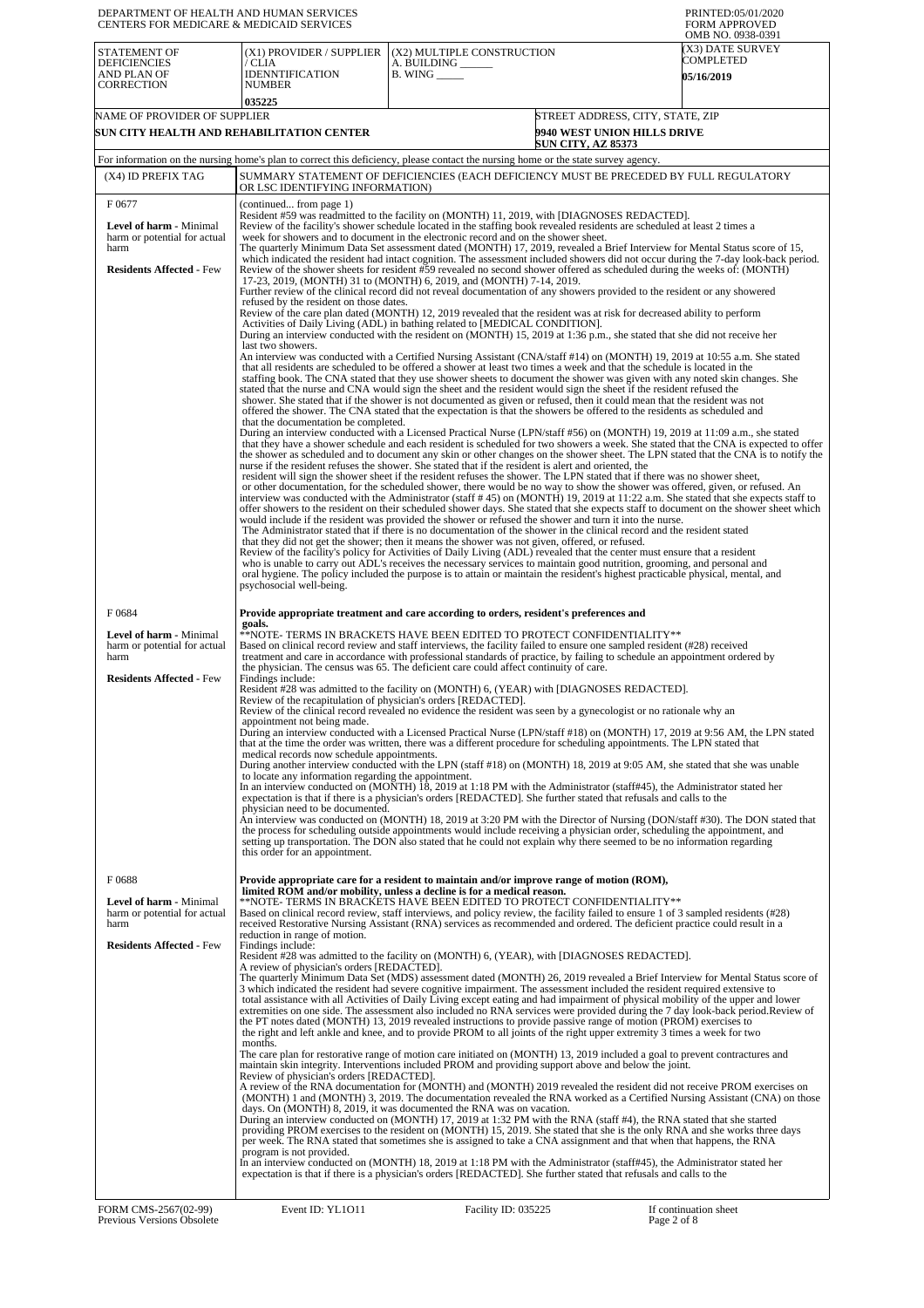| DEPARTMENT OF HEALTH AND HUMAN SERVICES<br>CENTERS FOR MEDICARE & MEDICAID SERVICES                                 |                                                                                                                                                                                                                                                                                                                                                                                                                                                                                                                                                                                                                                                                                                                                                                                                                                                                                                                                                                                                                                                                                                                                                                                                                                                                                                                                                                                                                                                                                                                                                                                                                                                                                                                                                                                                                                                                                                                                                                                                                                                                                                                                                                                                                                                                                                                                                                                                                                                                                                                                                                                                                                                                                                                                                                                                                                                                                                                                                                                                                                                                                                                                                                                                                                                                                                                                                                                                                                                                                                                                                                                                                                                                                                                                                                                                                                                                                                                                                                                                                                                                                                                                                                                                                                                                                                                                                                                                                                                                                                                                                                                                                                                                                                                                                                                                                                                                                                                                                                                                                                                                                                                                                                                                                                                                                                                                                                                                                                                                                                                                                                                                                                                                                                                                                                                                                                                                                                                                                                                                                                                                                                                                                                                                                                                                                                                                                                                                                                                                                                                                                                                                                                                                                                                                                                                                                                                                                                                                                                                                                                                                                                                                                                                                                                                                                                                                                                                                                                                                                                                                                                                                                                                                                                                                                                                                                                                                                                                                                                                                                                                       |                                                                                                                                                                                                                                                                                                                                                                                                                                                                                                                                                                                                                                                                                                                                                                                                                                                                                              | PRINTED:05/01/2020<br><b>FORM APPROVED</b>                                    |  |
|---------------------------------------------------------------------------------------------------------------------|-------------------------------------------------------------------------------------------------------------------------------------------------------------------------------------------------------------------------------------------------------------------------------------------------------------------------------------------------------------------------------------------------------------------------------------------------------------------------------------------------------------------------------------------------------------------------------------------------------------------------------------------------------------------------------------------------------------------------------------------------------------------------------------------------------------------------------------------------------------------------------------------------------------------------------------------------------------------------------------------------------------------------------------------------------------------------------------------------------------------------------------------------------------------------------------------------------------------------------------------------------------------------------------------------------------------------------------------------------------------------------------------------------------------------------------------------------------------------------------------------------------------------------------------------------------------------------------------------------------------------------------------------------------------------------------------------------------------------------------------------------------------------------------------------------------------------------------------------------------------------------------------------------------------------------------------------------------------------------------------------------------------------------------------------------------------------------------------------------------------------------------------------------------------------------------------------------------------------------------------------------------------------------------------------------------------------------------------------------------------------------------------------------------------------------------------------------------------------------------------------------------------------------------------------------------------------------------------------------------------------------------------------------------------------------------------------------------------------------------------------------------------------------------------------------------------------------------------------------------------------------------------------------------------------------------------------------------------------------------------------------------------------------------------------------------------------------------------------------------------------------------------------------------------------------------------------------------------------------------------------------------------------------------------------------------------------------------------------------------------------------------------------------------------------------------------------------------------------------------------------------------------------------------------------------------------------------------------------------------------------------------------------------------------------------------------------------------------------------------------------------------------------------------------------------------------------------------------------------------------------------------------------------------------------------------------------------------------------------------------------------------------------------------------------------------------------------------------------------------------------------------------------------------------------------------------------------------------------------------------------------------------------------------------------------------------------------------------------------------------------------------------------------------------------------------------------------------------------------------------------------------------------------------------------------------------------------------------------------------------------------------------------------------------------------------------------------------------------------------------------------------------------------------------------------------------------------------------------------------------------------------------------------------------------------------------------------------------------------------------------------------------------------------------------------------------------------------------------------------------------------------------------------------------------------------------------------------------------------------------------------------------------------------------------------------------------------------------------------------------------------------------------------------------------------------------------------------------------------------------------------------------------------------------------------------------------------------------------------------------------------------------------------------------------------------------------------------------------------------------------------------------------------------------------------------------------------------------------------------------------------------------------------------------------------------------------------------------------------------------------------------------------------------------------------------------------------------------------------------------------------------------------------------------------------------------------------------------------------------------------------------------------------------------------------------------------------------------------------------------------------------------------------------------------------------------------------------------------------------------------------------------------------------------------------------------------------------------------------------------------------------------------------------------------------------------------------------------------------------------------------------------------------------------------------------------------------------------------------------------------------------------------------------------------------------------------------------------------------------------------------------------------------------------------------------------------------------------------------------------------------------------------------------------------------------------------------------------------------------------------------------------------------------------------------------------------------------------------------------------------------------------------------------------------------------------------------------------------------------------------------------------------------------------------------------------------------------------------------------------------------------------------------------------------------------------------------------------------------------------------------------------------------------------------------------------------------------------------------------------------------------------------------------------------------------------------------------------------------------------------------------------------------------------------------|----------------------------------------------------------------------------------------------------------------------------------------------------------------------------------------------------------------------------------------------------------------------------------------------------------------------------------------------------------------------------------------------------------------------------------------------------------------------------------------------------------------------------------------------------------------------------------------------------------------------------------------------------------------------------------------------------------------------------------------------------------------------------------------------------------------------------------------------------------------------------------------------|-------------------------------------------------------------------------------|--|
| STATEMENT OF<br><b>DEFICIENCIES</b><br>AND PLAN OF<br><b>CORRECTION</b>                                             | (X1) PROVIDER / SUPPLIER<br>/ CLIA<br><b>IDENNTIFICATION</b><br>NUMBER<br>035225                                                                                                                                                                                                                                                                                                                                                                                                                                                                                                                                                                                                                                                                                                                                                                                                                                                                                                                                                                                                                                                                                                                                                                                                                                                                                                                                                                                                                                                                                                                                                                                                                                                                                                                                                                                                                                                                                                                                                                                                                                                                                                                                                                                                                                                                                                                                                                                                                                                                                                                                                                                                                                                                                                                                                                                                                                                                                                                                                                                                                                                                                                                                                                                                                                                                                                                                                                                                                                                                                                                                                                                                                                                                                                                                                                                                                                                                                                                                                                                                                                                                                                                                                                                                                                                                                                                                                                                                                                                                                                                                                                                                                                                                                                                                                                                                                                                                                                                                                                                                                                                                                                                                                                                                                                                                                                                                                                                                                                                                                                                                                                                                                                                                                                                                                                                                                                                                                                                                                                                                                                                                                                                                                                                                                                                                                                                                                                                                                                                                                                                                                                                                                                                                                                                                                                                                                                                                                                                                                                                                                                                                                                                                                                                                                                                                                                                                                                                                                                                                                                                                                                                                                                                                                                                                                                                                                                                                                                                                                                      | (X2) MULTIPLE CONSTRUCTION<br>A. BUILDING _<br><b>B.</b> WING ______                                                                                                                                                                                                                                                                                                                                                                                                                                                                                                                                                                                                                                                                                                                                                                                                                         | OMB NO. 0938-0391<br><b>X3) DATE SURVEY</b><br>COMPLETED<br><b>05/16/2019</b> |  |
| NAME OF PROVIDER OF SUPPLIER                                                                                        | SUN CITY HEALTH AND REHABILITATION CENTER                                                                                                                                                                                                                                                                                                                                                                                                                                                                                                                                                                                                                                                                                                                                                                                                                                                                                                                                                                                                                                                                                                                                                                                                                                                                                                                                                                                                                                                                                                                                                                                                                                                                                                                                                                                                                                                                                                                                                                                                                                                                                                                                                                                                                                                                                                                                                                                                                                                                                                                                                                                                                                                                                                                                                                                                                                                                                                                                                                                                                                                                                                                                                                                                                                                                                                                                                                                                                                                                                                                                                                                                                                                                                                                                                                                                                                                                                                                                                                                                                                                                                                                                                                                                                                                                                                                                                                                                                                                                                                                                                                                                                                                                                                                                                                                                                                                                                                                                                                                                                                                                                                                                                                                                                                                                                                                                                                                                                                                                                                                                                                                                                                                                                                                                                                                                                                                                                                                                                                                                                                                                                                                                                                                                                                                                                                                                                                                                                                                                                                                                                                                                                                                                                                                                                                                                                                                                                                                                                                                                                                                                                                                                                                                                                                                                                                                                                                                                                                                                                                                                                                                                                                                                                                                                                                                                                                                                                                                                                                                                             | 9940 WEST UNION HILLS DRIVE<br><b>SUN CITY, AZ 85373</b>                                                                                                                                                                                                                                                                                                                                                                                                                                                                                                                                                                                                                                                                                                                                                                                                                                     | STREET ADDRESS, CITY, STATE, ZIP                                              |  |
|                                                                                                                     |                                                                                                                                                                                                                                                                                                                                                                                                                                                                                                                                                                                                                                                                                                                                                                                                                                                                                                                                                                                                                                                                                                                                                                                                                                                                                                                                                                                                                                                                                                                                                                                                                                                                                                                                                                                                                                                                                                                                                                                                                                                                                                                                                                                                                                                                                                                                                                                                                                                                                                                                                                                                                                                                                                                                                                                                                                                                                                                                                                                                                                                                                                                                                                                                                                                                                                                                                                                                                                                                                                                                                                                                                                                                                                                                                                                                                                                                                                                                                                                                                                                                                                                                                                                                                                                                                                                                                                                                                                                                                                                                                                                                                                                                                                                                                                                                                                                                                                                                                                                                                                                                                                                                                                                                                                                                                                                                                                                                                                                                                                                                                                                                                                                                                                                                                                                                                                                                                                                                                                                                                                                                                                                                                                                                                                                                                                                                                                                                                                                                                                                                                                                                                                                                                                                                                                                                                                                                                                                                                                                                                                                                                                                                                                                                                                                                                                                                                                                                                                                                                                                                                                                                                                                                                                                                                                                                                                                                                                                                                                                                                                                       | For information on the nursing home's plan to correct this deficiency, please contact the nursing home or the state survey agency.                                                                                                                                                                                                                                                                                                                                                                                                                                                                                                                                                                                                                                                                                                                                                           |                                                                               |  |
| (X4) ID PREFIX TAG                                                                                                  | OR LSC IDENTIFYING INFORMATION)                                                                                                                                                                                                                                                                                                                                                                                                                                                                                                                                                                                                                                                                                                                                                                                                                                                                                                                                                                                                                                                                                                                                                                                                                                                                                                                                                                                                                                                                                                                                                                                                                                                                                                                                                                                                                                                                                                                                                                                                                                                                                                                                                                                                                                                                                                                                                                                                                                                                                                                                                                                                                                                                                                                                                                                                                                                                                                                                                                                                                                                                                                                                                                                                                                                                                                                                                                                                                                                                                                                                                                                                                                                                                                                                                                                                                                                                                                                                                                                                                                                                                                                                                                                                                                                                                                                                                                                                                                                                                                                                                                                                                                                                                                                                                                                                                                                                                                                                                                                                                                                                                                                                                                                                                                                                                                                                                                                                                                                                                                                                                                                                                                                                                                                                                                                                                                                                                                                                                                                                                                                                                                                                                                                                                                                                                                                                                                                                                                                                                                                                                                                                                                                                                                                                                                                                                                                                                                                                                                                                                                                                                                                                                                                                                                                                                                                                                                                                                                                                                                                                                                                                                                                                                                                                                                                                                                                                                                                                                                                                                       | SUMMARY STATEMENT OF DEFICIENCIES (EACH DEFICIENCY MUST BE PRECEDED BY FULL REGULATORY                                                                                                                                                                                                                                                                                                                                                                                                                                                                                                                                                                                                                                                                                                                                                                                                       |                                                                               |  |
| F0688<br><b>Level of harm - Minimal</b><br>harm or potential for actual<br>harm<br><b>Residents Affected - Few</b>  | (continued from page 2)<br>physician need to be documented.<br>services not being provided.<br>resident's plan of care.                                                                                                                                                                                                                                                                                                                                                                                                                                                                                                                                                                                                                                                                                                                                                                                                                                                                                                                                                                                                                                                                                                                                                                                                                                                                                                                                                                                                                                                                                                                                                                                                                                                                                                                                                                                                                                                                                                                                                                                                                                                                                                                                                                                                                                                                                                                                                                                                                                                                                                                                                                                                                                                                                                                                                                                                                                                                                                                                                                                                                                                                                                                                                                                                                                                                                                                                                                                                                                                                                                                                                                                                                                                                                                                                                                                                                                                                                                                                                                                                                                                                                                                                                                                                                                                                                                                                                                                                                                                                                                                                                                                                                                                                                                                                                                                                                                                                                                                                                                                                                                                                                                                                                                                                                                                                                                                                                                                                                                                                                                                                                                                                                                                                                                                                                                                                                                                                                                                                                                                                                                                                                                                                                                                                                                                                                                                                                                                                                                                                                                                                                                                                                                                                                                                                                                                                                                                                                                                                                                                                                                                                                                                                                                                                                                                                                                                                                                                                                                                                                                                                                                                                                                                                                                                                                                                                                                                                                                                               | An interview was conducted on (MONTH) 18, 2019 at 3:29 PM with the Director of Nursing (DON/staff #30). The DON stated that<br>the RNA receives guidance from the therapy department. He stated that the RNA is also a CN[NAME] The DON also stated that<br>he does not complete the schedule and is unaware that the RNA was assigned CNA duties at times which resulted in RNA<br>The facility's policy for Restorative Nursing revised (MONTH) 15, (YEAR) revealed it is the policy of the facility to<br>provide restorative programs coordinated by nursing or in collaboration with rehabilitation based on individual patient<br>needs. The policy included a Registered Nurse or Licensed Practical Nurse must supervise the activities in a restorative<br>program. The policy also included the restorative nursing program is to be implemented according to the specifics on the |                                                                               |  |
| F0690<br><b>Level of harm - Minimal</b><br>harm or potential for actual<br>harm<br><b>Residents Affected - Some</b> | Provide appropriate care for residents who are continent or incontinent of bowel/bladder,<br>appropriate catheter care, and appropriate care to prevent urinary tract infections.<br>**NOTE- TERMS IN BRACKETS HAVE BEEN EDITED TO PROTECT CONFIDENTIALITY**<br>Based on clinical record review, resident and staff interviews, and policy review, the facility failed to ensure one of one<br>sampled resident (#51) was provided appropriate treatment and services to restore bladder continence. The deficient<br>practice could result in bladder continence not being restored.<br>Findings include:<br>Resident #51 was admitted to the facility on (MONTH) 15, 2019, with [DIAGNOSES REDACTED].<br>A care plan dated (MONTH) 15, 2019, revealed the resident was at risk for decreased ability to perform toileting due to<br>limitations in mobility. The goal was to improve the level of function. Interventions included monitoring the conditions<br>that contributed to the decreased ability and referring to rehabilitation therapy.<br>Review of the clinical record revealed no evidence that a bladder assessment had been completed upon admission.<br>The Certified Nursing Assistant (CNA) Flowsheets dated (MONTH) 15, 16, and 17, 2019 revealed the resident had been<br>incontinent of bladder on multiple occasions every day.<br>Review of a physician history and physical dated (MONTH) 17, 2019 revealed the resident was to participate in Occupational<br>Therapy (OT) and Physical Therapy (PT) for strengthening exercises and to decrease weakness.<br>A written summary of the baseline care plan dated (MONTH) 17, 2019 revealed the resident was continent of bladder and<br>required extensive staff assistance for transfers to the toilet.<br>Review of the CNA Flowsheets for (MONTH) 18 - 22, 2019, revealed the resident continued to have frequent episodes of bladder<br>incontinence on multiple occasions every day.<br>The admission Minimum Data Set (MDS) assessment dated (MONTH) 22, 2019 revealed a score of 12 on the Brief Interview for<br>Mental Status, which indicated the resident had mild cognitive impairment. The MDS assessment also revealed the resident<br>was always incontinent of bladder and that a trial of a toileting program had not been attempted since admission. The<br>assessment included the resident required limited to extensive assistance with toileting.<br>The Care Area Assessment (CAA) worksheet for the MDS assessment dated (MONTH) 22, 2019, revealed the resident was always<br>incontinent of bladder, required extensive assistance, and had participated in skilled therapy to increase her mobility and that<br>information was gathered from the CNA Flowsheets. The CAA worksheet included the following modifiable factors that<br>contributed to the incontinence: 1) the resident's restricted mobility, 2) urinary urgency, 3) the need for staff<br>assistance with toileting, and 4) depression. The worksheet also included that a care plan would be developed.<br>Review of the CNA Flowsheets dated (MONTH) 22 through (MONTH) 1, 2019, revealed the resident continued to have frequent<br>episodes of bladder incontinence on multiple occasions every day.<br>A nursing note dated (MONTH) 2, 2019 revealed the resident required extensive assistance with toileting and had expressed to PT and<br>OT staff that she was capable of increasing some independence with some aspects of her activities of daily living.<br>Review of the care plan dated (MONTH) $\bar{8}$ , 2019, revealed the resident was always incontinent of bladder and had potential for<br>improved control or management of urinary elimination. The goal was to improve the urinary elimination by experiencing less than 3<br>episodes of incontinence per day. Interventions included completing an incontinence assessment at intervals<br>according to policy and procedure and encouraging the resident to use the toilet upon awakening, after meals, nightly and<br>as necessary, and continue OT and PT.<br>Review of the CNA Flowsheets dated (MONTH) 8-15, 2019, revealed the resident continued to have episodes of bladder<br>incontinence on multiple occasions every day.<br>Further review of the clinical record revealed no evidence of a bladder or incontinence assessment or that the resident had<br>been provided a toileting schedule or program to aid in restoring bladder continence.<br>An interview was conducted with the resident on (MONTH) 15, 2019 at 2:02 p.m. The resident stated that she has occasions of<br>bladder incontinence. The resident also stated that she had attended a recent care plan meeting and was told the staff<br>would check on her on a more regular basis, every 2-3 hours. The resident further stated that staff checking on her every<br>2-3 hours would able her to get to the toilet so that she would not have to urinate in the brief.<br>During an interview conducted on (MONTH) 18, 2019 at 11:22 a.m. with a CNA (staff #44) providing care to the resident, the<br>CNA stated that the resident is not on a scheduled toileting program. The CNA stated that the resident is checked on a<br>regular basis to see if the brief needs to be changed.<br>An interview was conducted with a Licensed Practical Nurse (LPN/staff #31) on (MONTH) 19, 2019 at 11:31 a.m. The LPN stated<br>that the resident is always incontinent of bladder and was not on a toileting program. The LPN further stated that Therapy<br>would make a recommendation to the nursing staff if the resident was a candidate for a training program. Staff #31 stated<br>there is an opportunity every day at the stand-up meeting for information to be communicated between Therapy and the<br>nursing staff. After reviewing the clinical record, the LPN stated that she was not able to find a bladder assessment or a<br>therapy recommendation.<br>An interview was conducted with a LPN (staff #37) on (MONTH) 19, 2019 at 11:50 a.m. Staff #37 stated that the resident is<br>not on a training program. The LPN stated the expectation is that therapy and the nursing staff would have a discussion<br>regarding the incontinence and reach a conclusion or recommendation. The LPN further stated that at this time, it cannot be<br>determined if the resident is appropriate for a training program because a bladder assessment had not been completed.<br>During an interview conducted with social services (#53) on (MONTH) 19, 2019 at 11:55 a.m., staff #53 stated the resident<br>has been anxious and in turmoil regarding her discharge plan. Staff #53 stated the resident wants to resolve the bladder<br>incontinence issue by getting to the toilet timely so that she can return to her former living arrangements.<br>An interview was conducted with the resident on (MONTH) 19, 2019 at 1:22 p.m. The resident stated that she would absolutely<br>love to be on a toileting program and not have to urinate in the brief. The resident stated that it was humiliating to<br>urinate in the brief. The resident stated that she needs staff assistance to the toilet and that staff does not always help her. The resident<br>further stated that she is anxious and nervous about the bladder problem because her prior living<br>arrangements require she be continent before returning.<br>An interview was conducted with the Director of Nursing (DON/staff #30) on (MONTH) 19, 2019 at 1:41 p.m. The DON stated that a<br>bladder assessment is to be completed on admission and reassessed 24 and 72 hours following the admission assessment. The DON<br>stated that the assessments determine what type of training program would be most effective and beneficial for the<br>resident. The DON further stated that he was unsure of why there was no communication between Therapy and the nursing staff<br>regarding this resident's incontinence problem. |                                                                                                                                                                                                                                                                                                                                                                                                                                                                                                                                                                                                                                                                                                                                                                                                                                                                                              |                                                                               |  |
| F0693<br>Level of harm - Minimal                                                                                    |                                                                                                                                                                                                                                                                                                                                                                                                                                                                                                                                                                                                                                                                                                                                                                                                                                                                                                                                                                                                                                                                                                                                                                                                                                                                                                                                                                                                                                                                                                                                                                                                                                                                                                                                                                                                                                                                                                                                                                                                                                                                                                                                                                                                                                                                                                                                                                                                                                                                                                                                                                                                                                                                                                                                                                                                                                                                                                                                                                                                                                                                                                                                                                                                                                                                                                                                                                                                                                                                                                                                                                                                                                                                                                                                                                                                                                                                                                                                                                                                                                                                                                                                                                                                                                                                                                                                                                                                                                                                                                                                                                                                                                                                                                                                                                                                                                                                                                                                                                                                                                                                                                                                                                                                                                                                                                                                                                                                                                                                                                                                                                                                                                                                                                                                                                                                                                                                                                                                                                                                                                                                                                                                                                                                                                                                                                                                                                                                                                                                                                                                                                                                                                                                                                                                                                                                                                                                                                                                                                                                                                                                                                                                                                                                                                                                                                                                                                                                                                                                                                                                                                                                                                                                                                                                                                                                                                                                                                                                                                                                                                                       | normal elimination function as possible. The policy also included addressing transient causes for incontinence.<br>Ensure that feeding tubes are not used unless there is a medical reason and the resident<br>agrees; and provide appropriate care for a resident with a feeding tube.                                                                                                                                                                                                                                                                                                                                                                                                                                                                                                                                                                                                      |                                                                               |  |
| harm or potential for actual<br>harm<br><b>Residents Affected - Some</b>                                            |                                                                                                                                                                                                                                                                                                                                                                                                                                                                                                                                                                                                                                                                                                                                                                                                                                                                                                                                                                                                                                                                                                                                                                                                                                                                                                                                                                                                                                                                                                                                                                                                                                                                                                                                                                                                                                                                                                                                                                                                                                                                                                                                                                                                                                                                                                                                                                                                                                                                                                                                                                                                                                                                                                                                                                                                                                                                                                                                                                                                                                                                                                                                                                                                                                                                                                                                                                                                                                                                                                                                                                                                                                                                                                                                                                                                                                                                                                                                                                                                                                                                                                                                                                                                                                                                                                                                                                                                                                                                                                                                                                                                                                                                                                                                                                                                                                                                                                                                                                                                                                                                                                                                                                                                                                                                                                                                                                                                                                                                                                                                                                                                                                                                                                                                                                                                                                                                                                                                                                                                                                                                                                                                                                                                                                                                                                                                                                                                                                                                                                                                                                                                                                                                                                                                                                                                                                                                                                                                                                                                                                                                                                                                                                                                                                                                                                                                                                                                                                                                                                                                                                                                                                                                                                                                                                                                                                                                                                                                                                                                                                                       |                                                                                                                                                                                                                                                                                                                                                                                                                                                                                                                                                                                                                                                                                                                                                                                                                                                                                              |                                                                               |  |
|                                                                                                                     |                                                                                                                                                                                                                                                                                                                                                                                                                                                                                                                                                                                                                                                                                                                                                                                                                                                                                                                                                                                                                                                                                                                                                                                                                                                                                                                                                                                                                                                                                                                                                                                                                                                                                                                                                                                                                                                                                                                                                                                                                                                                                                                                                                                                                                                                                                                                                                                                                                                                                                                                                                                                                                                                                                                                                                                                                                                                                                                                                                                                                                                                                                                                                                                                                                                                                                                                                                                                                                                                                                                                                                                                                                                                                                                                                                                                                                                                                                                                                                                                                                                                                                                                                                                                                                                                                                                                                                                                                                                                                                                                                                                                                                                                                                                                                                                                                                                                                                                                                                                                                                                                                                                                                                                                                                                                                                                                                                                                                                                                                                                                                                                                                                                                                                                                                                                                                                                                                                                                                                                                                                                                                                                                                                                                                                                                                                                                                                                                                                                                                                                                                                                                                                                                                                                                                                                                                                                                                                                                                                                                                                                                                                                                                                                                                                                                                                                                                                                                                                                                                                                                                                                                                                                                                                                                                                                                                                                                                                                                                                                                                                                       |                                                                                                                                                                                                                                                                                                                                                                                                                                                                                                                                                                                                                                                                                                                                                                                                                                                                                              |                                                                               |  |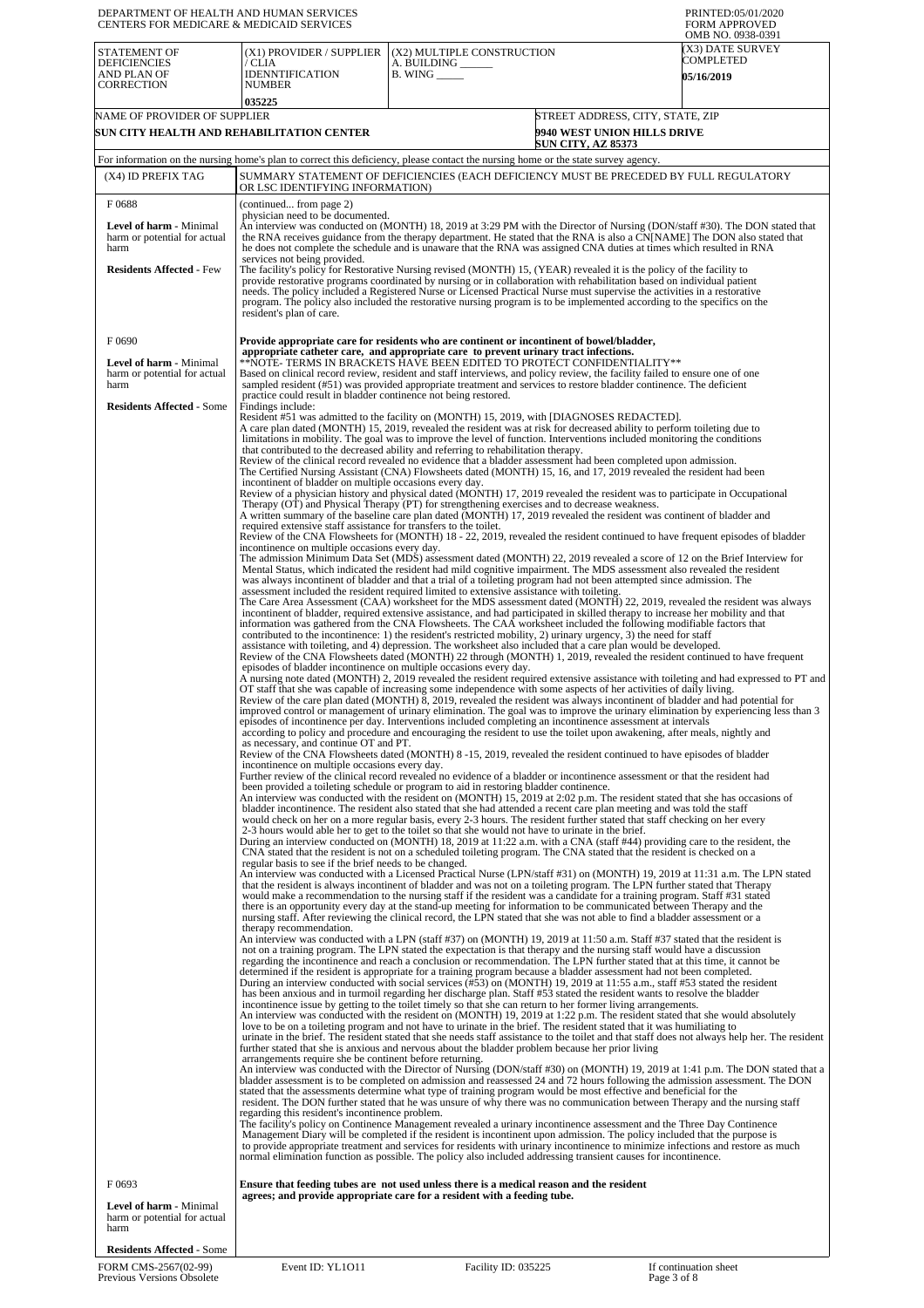| DEPARTMENT OF HEALTH AND HUMAN SERVICES<br>CENTERS FOR MEDICARE & MEDICAID SERVICES |                                                                                                                                                                                                                                                                                                                                                                                                                                            |                                                                                                                                                                                                                                                                                                                                                                                                                                                                                                                                                                                                                                                                                                                                                                                                                                                                                                                                                                                   | PRINTED:05/01/2020<br><b>FORM APPROVED</b>                                                                                                                                                                                                                  |  |  |
|-------------------------------------------------------------------------------------|--------------------------------------------------------------------------------------------------------------------------------------------------------------------------------------------------------------------------------------------------------------------------------------------------------------------------------------------------------------------------------------------------------------------------------------------|-----------------------------------------------------------------------------------------------------------------------------------------------------------------------------------------------------------------------------------------------------------------------------------------------------------------------------------------------------------------------------------------------------------------------------------------------------------------------------------------------------------------------------------------------------------------------------------------------------------------------------------------------------------------------------------------------------------------------------------------------------------------------------------------------------------------------------------------------------------------------------------------------------------------------------------------------------------------------------------|-------------------------------------------------------------------------------------------------------------------------------------------------------------------------------------------------------------------------------------------------------------|--|--|
| <b>STATEMENT OF</b><br><b>DEFICIENCIES</b><br>AND PLAN OF                           | (X1) PROVIDER / SUPPLIER<br>′ CLIA<br><b>IDENNTIFICATION</b>                                                                                                                                                                                                                                                                                                                                                                               | (X2) MULTIPLE CONSTRUCTION<br>A. BUILDING ______<br>$B.$ WING $\_\_\_\_\_\_\_\$                                                                                                                                                                                                                                                                                                                                                                                                                                                                                                                                                                                                                                                                                                                                                                                                                                                                                                   | OMB NO. 0938-0391<br>(X3) DATE SURVEY<br>COMPLETED<br><b>05/16/2019</b>                                                                                                                                                                                     |  |  |
| <b>CORRECTION</b>                                                                   | <b>NUMBER</b>                                                                                                                                                                                                                                                                                                                                                                                                                              |                                                                                                                                                                                                                                                                                                                                                                                                                                                                                                                                                                                                                                                                                                                                                                                                                                                                                                                                                                                   |                                                                                                                                                                                                                                                             |  |  |
| NAME OF PROVIDER OF SUPPLIER                                                        | 035225                                                                                                                                                                                                                                                                                                                                                                                                                                     |                                                                                                                                                                                                                                                                                                                                                                                                                                                                                                                                                                                                                                                                                                                                                                                                                                                                                                                                                                                   | STREET ADDRESS, CITY, STATE, ZIP                                                                                                                                                                                                                            |  |  |
|                                                                                     | SUN CITY HEALTH AND REHABILITATION CENTER                                                                                                                                                                                                                                                                                                                                                                                                  | <b>SUN CITY, AZ 85373</b>                                                                                                                                                                                                                                                                                                                                                                                                                                                                                                                                                                                                                                                                                                                                                                                                                                                                                                                                                         | <b>9940 WEST UNION HILLS DRIVE</b>                                                                                                                                                                                                                          |  |  |
|                                                                                     |                                                                                                                                                                                                                                                                                                                                                                                                                                            | For information on the nursing home's plan to correct this deficiency, please contact the nursing home or the state survey agency.                                                                                                                                                                                                                                                                                                                                                                                                                                                                                                                                                                                                                                                                                                                                                                                                                                                |                                                                                                                                                                                                                                                             |  |  |
| (X4) ID PREFIX TAG                                                                  |                                                                                                                                                                                                                                                                                                                                                                                                                                            | SUMMARY STATEMENT OF DEFICIENCIES (EACH DEFICIENCY MUST BE PRECEDED BY FULL REGULATORY                                                                                                                                                                                                                                                                                                                                                                                                                                                                                                                                                                                                                                                                                                                                                                                                                                                                                            |                                                                                                                                                                                                                                                             |  |  |
| F0693                                                                               | OR LSC IDENTIFYING INFORMATION)<br>(continued from page 3)                                                                                                                                                                                                                                                                                                                                                                                 |                                                                                                                                                                                                                                                                                                                                                                                                                                                                                                                                                                                                                                                                                                                                                                                                                                                                                                                                                                                   |                                                                                                                                                                                                                                                             |  |  |
| <b>Level of harm - Minimal</b><br>harm or potential for actual<br>harm              |                                                                                                                                                                                                                                                                                                                                                                                                                                            | **NOTE- TERMS IN BRACKETS HAVE BEEN EDITED TO PROTECT CONFIDENTIALITY**<br>Based on clinical record review, observation, resident and staff interviews, and policies, the facility failed to ensure one sampled<br>resident (#11) who had an enteral feeding tube received the appropriate treatment and services to prevent<br>complications. The deficient practice could result in potential enteral feeding tube complications.                                                                                                                                                                                                                                                                                                                                                                                                                                                                                                                                               |                                                                                                                                                                                                                                                             |  |  |
| <b>Residents Affected - Some</b>                                                    | Findings include:                                                                                                                                                                                                                                                                                                                                                                                                                          | Resident #11 was admitted to the facility on (MONTH) 15, (YEAR), with [DIAGNOSES REDACTED].                                                                                                                                                                                                                                                                                                                                                                                                                                                                                                                                                                                                                                                                                                                                                                                                                                                                                       |                                                                                                                                                                                                                                                             |  |  |
|                                                                                     | Review of the physician's orders [REDACTED].                                                                                                                                                                                                                                                                                                                                                                                               | -check the feeding tube for proper placement prior to each feeding, flush, or medication administration by measuring the                                                                                                                                                                                                                                                                                                                                                                                                                                                                                                                                                                                                                                                                                                                                                                                                                                                          |                                                                                                                                                                                                                                                             |  |  |
|                                                                                     | length of the tube using tape measurement.<br>tube with at least 15 ml of water between each medication.                                                                                                                                                                                                                                                                                                                                   | flush the feeding tube with 15 milliliters (ml) of water before each medication pass every shift for [DEVICE] care, flush-<br>flush the feeding tube with 250 ml of free water every 6 hours for hydration.<br>change the feeding syringe, date and initial bag every evening shift.<br>Review of the Medication Administration Record (MAR) for (MONTH) 2019 revealed the scheduled times for the every 6 hours<br>feeding tube flush was $12:00$ a.m., $6:00$ a.m. $12:00$ p.m. and $6:00$ p.m.<br>Additional review of the MAR for (MONTH) 2019 revealed no documentation that the feeding tube was flushed at 12:00 a.m. on<br>(MONTH) 2, 3, 4, 10, 11, 16, and 17, 2019 and at 6:00 a.m. on (MONTH) 16, 19, 30 and 31, 2019.                                                                                                                                                                                                                                                 | A significant change Minimum Data Set (MDS) assessment dated (MONTH) 23, 2019, revealed a Brief Interview of Mental Status                                                                                                                                  |  |  |
|                                                                                     | tube.                                                                                                                                                                                                                                                                                                                                                                                                                                      | (BIMS) score or 15, which indicated the resident had intact cognition. The assessment included the resident had a feeding<br>A nursing progress note dated (MONTH) 6, 2019 revealed a skin check was performed and that the following new skin                                                                                                                                                                                                                                                                                                                                                                                                                                                                                                                                                                                                                                                                                                                                    |                                                                                                                                                                                                                                                             |  |  |
|                                                                                     | A physician's orders [REDACTED].                                                                                                                                                                                                                                                                                                                                                                                                           | injury/wound was identified: Moisture Associated Skin Damage to the [DEVICE] site with redness.<br>Review of the Treatment Administration Record (TAR) for (MONTH) 2019 revealed no documentation that the<br>antibiotic/anti-fungal treatment to the GT site was applied at 8:00 a.m. or 8:00 p.m. on (MONTH) 10 and 24, 2019.                                                                                                                                                                                                                                                                                                                                                                                                                                                                                                                                                                                                                                                   |                                                                                                                                                                                                                                                             |  |  |
|                                                                                     | (MONTH)                                                                                                                                                                                                                                                                                                                                                                                                                                    | Review of the MAR for (MONTH) 2019 revealed no documentation that the placement of the feeding tube was checked on<br>3, 2019, the feeding tube was flushed at 12:00 a.m. and at 6:00 a.m. on (MONTH) 1 and 15, 2019 and the feeding syringe was                                                                                                                                                                                                                                                                                                                                                                                                                                                                                                                                                                                                                                                                                                                                  |                                                                                                                                                                                                                                                             |  |  |
|                                                                                     | changed on (MONTH) 4 and 5, 2019.<br>Review of the care plan dated (MONTH) 12, 2019 revealed the resident was at risk for skin breakdown as evidenced by the<br>feeding tube with a goal that the resident would not show signs of skin breakdown. Interventions included evaluating for<br>any localized skin problems including redness and monitoring the skin for sign/symptoms of skin breakdown.<br>A physician's orders [REDACTED]. |                                                                                                                                                                                                                                                                                                                                                                                                                                                                                                                                                                                                                                                                                                                                                                                                                                                                                                                                                                                   |                                                                                                                                                                                                                                                             |  |  |
|                                                                                     |                                                                                                                                                                                                                                                                                                                                                                                                                                            | Review of a change of condition evaluation dated (MONTH) 28, 2019 revealed the resident had a fungal rash around the<br>[DEVICE] site and that an order was obtained for 2% antifungal cream and [MEDICATION NAME] for 3 days.<br>a.m. on (MONTH) 13 and 14, 2019, at 8:00 p.m. on (MONTH) 11 and 15, 2019, and at 5:00 p.m. on (MONTH) 29, 2019.<br>a.m. to 2:00 p.m. shift on (MONTH) 6, 13, and 15, 2019, on the 2:00 p.m. to 10:00 p.m. shift on (MONTH) 11, 15, and 29,<br>2019, and on the 10:00 p.m. to 6:00 a.m. shift on (MONTH) 5, 10, 14, 18, and 20, 2019.                                                                                                                                                                                                                                                                                                                                                                                                            | Review of the TAR dated (MONTH) 2019 revealed no documentation that the antibiotic/anti-fungal treatment was applied at 8:00<br>Review of the MAR for (MONTH) 2019 revealed no documentation that the placement of the feeding tube was checked on the 6:00 |  |  |
|                                                                                     | 5, 9, and 10, 2019.                                                                                                                                                                                                                                                                                                                                                                                                                        | The MAR for (MONTH) 2019 included no documentation that the feeding tube was flushed before medication pass and between<br>medications on the 2:00 p.m. to 10:00 p.m. shift on (MONTH) 2, 2019 and on the 10:00 p.m. to 6:00 a.m. shift on (MONTH) 3,                                                                                                                                                                                                                                                                                                                                                                                                                                                                                                                                                                                                                                                                                                                             |                                                                                                                                                                                                                                                             |  |  |
|                                                                                     | The MAR for (MONTH) 2019 also revealed no documentation that the feeding tube was flushed at 12:00 a.m. on (MONTH) 1, 2, 3,<br>4, and 9, 2019 and at 6:00 a.m. on (MONTH) 1, 3, 4, 5, 7, 8, 9, and 10, 2019 or that the feeding syringe was changed on<br>(MONTH) 10, 2019.<br>An observation was conducted on (MONTH) 16, 2019 at 1:41 p.m. of the feeding tube insertion site. The skin surrounding the                                  |                                                                                                                                                                                                                                                                                                                                                                                                                                                                                                                                                                                                                                                                                                                                                                                                                                                                                                                                                                                   |                                                                                                                                                                                                                                                             |  |  |
|                                                                                     | site was noted to be reddened with crusty exudate.<br>that he wanted the tube removed.                                                                                                                                                                                                                                                                                                                                                     | During an interview with the resident on (MONTH) 16, 2019 at 1:41 p.m., he stated that the feeding tube was infected and                                                                                                                                                                                                                                                                                                                                                                                                                                                                                                                                                                                                                                                                                                                                                                                                                                                          |                                                                                                                                                                                                                                                             |  |  |
|                                                                                     | that the nurse applies cream to the skin redness.                                                                                                                                                                                                                                                                                                                                                                                          | An interview was conducted with a Certified Nursing Assistant (staff #23) on (MONTH) 17, 2019 at 12:28 p.m. The CNA stated<br>that it is her responsibility to clean the outer tube on the feeding tube and to clean any leakage from the tube. She<br>resident #11's feeding tube and that his skin gets kind of crusty and is sometimes red after cleaning. She stated                                                                                                                                                                                                                                                                                                                                                                                                                                                                                                                                                                                                          | stated that she would tell the nurse if there was any redness or if the tube was coming out. The CNA stated that she cleans around                                                                                                                          |  |  |
|                                                                                     |                                                                                                                                                                                                                                                                                                                                                                                                                                            | An interview was conducted with a Licensed Practical Nurse (LPN/staff #2) on (MONTH) 18, 2019 at 12:45 p.m. She stated that<br>for a resident with a feeding tube, she checks for residual each shift and changes the syringe and tubing. The LPN stated<br>that she flushes the tube every shift and before and after medication administration. The LPN also stated that she cleans<br>the tube site at least once a day unless it is ordered more frequent. She stated that if a resident refused the care, she<br>would document the refusal. The LPN also stated that if there are blank spaces on the MAR or TAR, there would be no way to<br>know if the care was provided or not given. She stated that the expectation is that all documentation be complete by the<br>end of the shift. The LPN stated that the physician's orders [REDACTED].                                                                                                                          |                                                                                                                                                                                                                                                             |  |  |
|                                                                                     |                                                                                                                                                                                                                                                                                                                                                                                                                                            | An interview was conducted with the Administrator (staff #45) on (MONTH) 18, 2019 at 1:18 p.m. She stated that the<br>expectation is that the physician's orders [REDACTED]. The Administrator stated that if the resident refuses a medication<br>or treatment, staff should notify the physician and document the refusal and the notification. She stated that if the care<br>is not documented, then it was not done and acknowledged the blank areas on the TAR.<br>The facility's policy for Care of Transabdominal Feeding Tubes revealed that upon admission and for any newly inserted tube,<br>measure the tube from the point of entry into the skin to the end of the tube and to document the length in centimeters;<br>and if at any time during the patient's stay, the length of the tube significantly changes, notify physician/advanced<br>practice provider. The policy further included to examine the skin around the tube, look for redness, signs of skin |                                                                                                                                                                                                                                                             |  |  |
|                                                                                     |                                                                                                                                                                                                                                                                                                                                                                                                                                            | breakdown, [MEDICAL CONDITION], or the presence of purulent drainage.<br>Review of the policy for Medication/Treatment Administration Records (MAR/TAR) revealed that whenever a medication or<br>treatment is started, given, refused, or discontinued, including those ordered to be administered as needed, the medication or<br>treatment shall be documented on the MAR/TAR with the initials of the administering individual.<br>The policy for Medication Administration revealed to document administration of medication on the Medication Administration<br>Record (MAR). The policy also included that for a medication refused by a resident, circle your initials in the date and<br>time space where that medication is ordered and document the resident's refusal of medication on the back of the MAR (for<br>electronic order management centers, document refusal by entering the refusal code on the MAR).                                                    |                                                                                                                                                                                                                                                             |  |  |
| F0761<br>Level of harm - Minimal                                                    |                                                                                                                                                                                                                                                                                                                                                                                                                                            | Ensure drugs and biologicals used in the facility are labeled in accordance with<br>currently accepted professional principles; and all drugs and biologicals must be stored<br>in locked compartments, separately locked, compartments for controlled drugs.                                                                                                                                                                                                                                                                                                                                                                                                                                                                                                                                                                                                                                                                                                                     |                                                                                                                                                                                                                                                             |  |  |
| harm or potential for actual<br>harm<br><b>Residents Affected - Some</b>            |                                                                                                                                                                                                                                                                                                                                                                                                                                            | **NOTE- TERMS IN BRACKETS HAVE BEEN EDITED TO PROTECT CONFIDENTIALITY**<br>Based on observations, staff interviews, facility documentation, and policy review, the facility failed to ensure that two<br>of two medication refrigerators containing medications and biologicals for multiple residents were monitored for safe and<br>recommended temperature ranges and failed to ensure that two expired medications were not available for use on one of two                                                                                                                                                                                                                                                                                                                                                                                                                                                                                                                   |                                                                                                                                                                                                                                                             |  |  |
|                                                                                     | Findings include:<br>Regarding the medication room refrigerators:                                                                                                                                                                                                                                                                                                                                                                          | sampled carts. The deficient practice could result in medications and biologicals not being stored at the accepted<br>temperature and in expired medications being administered to residents. The census was 65.                                                                                                                                                                                                                                                                                                                                                                                                                                                                                                                                                                                                                                                                                                                                                                  |                                                                                                                                                                                                                                                             |  |  |
| FORM CMS-2567(02-99)                                                                | Event ID: YL1011                                                                                                                                                                                                                                                                                                                                                                                                                           | Facility ID: 035225                                                                                                                                                                                                                                                                                                                                                                                                                                                                                                                                                                                                                                                                                                                                                                                                                                                                                                                                                               | If continuation sheet                                                                                                                                                                                                                                       |  |  |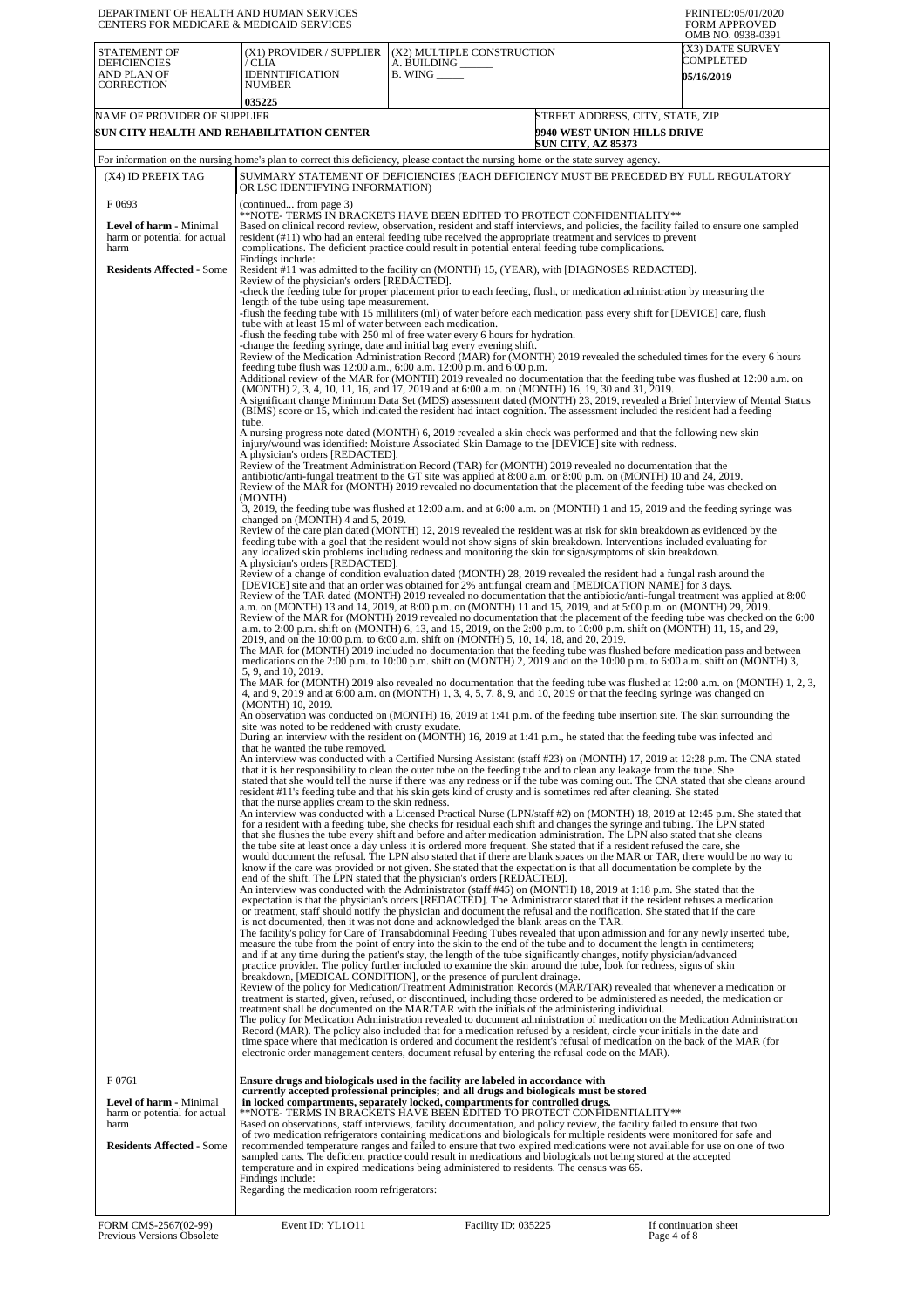| DEPARTMENT OF HEALTH AND HUMAN SERVICES<br>CENTERS FOR MEDICARE & MEDICAID SERVICES                          |                                                                                                                                                                                                                                                                                                                                                                                                                                                                                                                                                                                                                                                                                                                                                                                                                                                                                                                                                                                                                                                                                                                                                                                                                                                                                                                                                                                                                                                                                                                                                                                                                                                                                                                                                                                                                                                                                                                                                                                                                                                                                                                                                                                                                                                                                                                                                                                                                                                                                                                                                                                                                                                                                                                                                                                                                                                                                                                                                                                                                                                                                                                                                                                                                                                                                                                                                                                                                                                                                                                                                                                                                                                            |                                                                                                                                                                                                                                                                                                                                                |                                                                                                                                                                                                                                                                                                                                                                                                                                                                                                                                                                                                                                                                                                                                                                                                                                                                                                                                                                                                                                                                                                                                                                                                                                                                                                                                                                                                                                                                                                                                                                                                                                                                                                                                                                                                                                                                                                                                                                                                                                                                                                                                                                                                                                                                                                                                                                                                                                                                                                                                                                                                                                                                                                          | PRINTED:05/01/2020<br><b>FORM APPROVED</b><br>OMB NO. 0938-0391 |
|--------------------------------------------------------------------------------------------------------------|------------------------------------------------------------------------------------------------------------------------------------------------------------------------------------------------------------------------------------------------------------------------------------------------------------------------------------------------------------------------------------------------------------------------------------------------------------------------------------------------------------------------------------------------------------------------------------------------------------------------------------------------------------------------------------------------------------------------------------------------------------------------------------------------------------------------------------------------------------------------------------------------------------------------------------------------------------------------------------------------------------------------------------------------------------------------------------------------------------------------------------------------------------------------------------------------------------------------------------------------------------------------------------------------------------------------------------------------------------------------------------------------------------------------------------------------------------------------------------------------------------------------------------------------------------------------------------------------------------------------------------------------------------------------------------------------------------------------------------------------------------------------------------------------------------------------------------------------------------------------------------------------------------------------------------------------------------------------------------------------------------------------------------------------------------------------------------------------------------------------------------------------------------------------------------------------------------------------------------------------------------------------------------------------------------------------------------------------------------------------------------------------------------------------------------------------------------------------------------------------------------------------------------------------------------------------------------------------------------------------------------------------------------------------------------------------------------------------------------------------------------------------------------------------------------------------------------------------------------------------------------------------------------------------------------------------------------------------------------------------------------------------------------------------------------------------------------------------------------------------------------------------------------------------------------------------------------------------------------------------------------------------------------------------------------------------------------------------------------------------------------------------------------------------------------------------------------------------------------------------------------------------------------------------------------------------------------------------------------------------------------------------------------|------------------------------------------------------------------------------------------------------------------------------------------------------------------------------------------------------------------------------------------------------------------------------------------------------------------------------------------------|----------------------------------------------------------------------------------------------------------------------------------------------------------------------------------------------------------------------------------------------------------------------------------------------------------------------------------------------------------------------------------------------------------------------------------------------------------------------------------------------------------------------------------------------------------------------------------------------------------------------------------------------------------------------------------------------------------------------------------------------------------------------------------------------------------------------------------------------------------------------------------------------------------------------------------------------------------------------------------------------------------------------------------------------------------------------------------------------------------------------------------------------------------------------------------------------------------------------------------------------------------------------------------------------------------------------------------------------------------------------------------------------------------------------------------------------------------------------------------------------------------------------------------------------------------------------------------------------------------------------------------------------------------------------------------------------------------------------------------------------------------------------------------------------------------------------------------------------------------------------------------------------------------------------------------------------------------------------------------------------------------------------------------------------------------------------------------------------------------------------------------------------------------------------------------------------------------------------------------------------------------------------------------------------------------------------------------------------------------------------------------------------------------------------------------------------------------------------------------------------------------------------------------------------------------------------------------------------------------------------------------------------------------------------------------------------------------|-----------------------------------------------------------------|
| STATEMENT OF<br><b>DEFICIENCIES</b><br>AND PLAN OF<br>CORRECTION                                             | (X1) PROVIDER / SUPPLIER<br>/ CLIA<br><b>IDENNTIFICATION</b><br>NUMBER<br>035225                                                                                                                                                                                                                                                                                                                                                                                                                                                                                                                                                                                                                                                                                                                                                                                                                                                                                                                                                                                                                                                                                                                                                                                                                                                                                                                                                                                                                                                                                                                                                                                                                                                                                                                                                                                                                                                                                                                                                                                                                                                                                                                                                                                                                                                                                                                                                                                                                                                                                                                                                                                                                                                                                                                                                                                                                                                                                                                                                                                                                                                                                                                                                                                                                                                                                                                                                                                                                                                                                                                                                                           | (X2) MULTIPLE CONSTRUCTION<br>A. BUILDING<br><b>B.</b> WING ______                                                                                                                                                                                                                                                                             |                                                                                                                                                                                                                                                                                                                                                                                                                                                                                                                                                                                                                                                                                                                                                                                                                                                                                                                                                                                                                                                                                                                                                                                                                                                                                                                                                                                                                                                                                                                                                                                                                                                                                                                                                                                                                                                                                                                                                                                                                                                                                                                                                                                                                                                                                                                                                                                                                                                                                                                                                                                                                                                                                                          | (X3) DATE SURVEY<br>COMPLETED<br><b>05/16/2019</b>              |
| NAME OF PROVIDER OF SUPPLIER                                                                                 | SUN CITY HEALTH AND REHABILITATION CENTER                                                                                                                                                                                                                                                                                                                                                                                                                                                                                                                                                                                                                                                                                                                                                                                                                                                                                                                                                                                                                                                                                                                                                                                                                                                                                                                                                                                                                                                                                                                                                                                                                                                                                                                                                                                                                                                                                                                                                                                                                                                                                                                                                                                                                                                                                                                                                                                                                                                                                                                                                                                                                                                                                                                                                                                                                                                                                                                                                                                                                                                                                                                                                                                                                                                                                                                                                                                                                                                                                                                                                                                                                  |                                                                                                                                                                                                                                                                                                                                                | STREET ADDRESS, CITY, STATE, ZIP<br><b>9940 WEST UNION HILLS DRIVE</b><br><b>SUN CITY, AZ 85373</b>                                                                                                                                                                                                                                                                                                                                                                                                                                                                                                                                                                                                                                                                                                                                                                                                                                                                                                                                                                                                                                                                                                                                                                                                                                                                                                                                                                                                                                                                                                                                                                                                                                                                                                                                                                                                                                                                                                                                                                                                                                                                                                                                                                                                                                                                                                                                                                                                                                                                                                                                                                                                      |                                                                 |
| (X4) ID PREFIX TAG                                                                                           | For information on the nursing home's plan to correct this deficiency, please contact the nursing home or the state survey agency.<br>SUMMARY STATEMENT OF DEFICIENCIES (EACH DEFICIENCY MUST BE PRECEDED BY FULL REGULATORY                                                                                                                                                                                                                                                                                                                                                                                                                                                                                                                                                                                                                                                                                                                                                                                                                                                                                                                                                                                                                                                                                                                                                                                                                                                                                                                                                                                                                                                                                                                                                                                                                                                                                                                                                                                                                                                                                                                                                                                                                                                                                                                                                                                                                                                                                                                                                                                                                                                                                                                                                                                                                                                                                                                                                                                                                                                                                                                                                                                                                                                                                                                                                                                                                                                                                                                                                                                                                               |                                                                                                                                                                                                                                                                                                                                                |                                                                                                                                                                                                                                                                                                                                                                                                                                                                                                                                                                                                                                                                                                                                                                                                                                                                                                                                                                                                                                                                                                                                                                                                                                                                                                                                                                                                                                                                                                                                                                                                                                                                                                                                                                                                                                                                                                                                                                                                                                                                                                                                                                                                                                                                                                                                                                                                                                                                                                                                                                                                                                                                                                          |                                                                 |
| F0761                                                                                                        | OR LSC IDENTIFYING INFORMATION)<br>(continued from page 4)                                                                                                                                                                                                                                                                                                                                                                                                                                                                                                                                                                                                                                                                                                                                                                                                                                                                                                                                                                                                                                                                                                                                                                                                                                                                                                                                                                                                                                                                                                                                                                                                                                                                                                                                                                                                                                                                                                                                                                                                                                                                                                                                                                                                                                                                                                                                                                                                                                                                                                                                                                                                                                                                                                                                                                                                                                                                                                                                                                                                                                                                                                                                                                                                                                                                                                                                                                                                                                                                                                                                                                                                 |                                                                                                                                                                                                                                                                                                                                                |                                                                                                                                                                                                                                                                                                                                                                                                                                                                                                                                                                                                                                                                                                                                                                                                                                                                                                                                                                                                                                                                                                                                                                                                                                                                                                                                                                                                                                                                                                                                                                                                                                                                                                                                                                                                                                                                                                                                                                                                                                                                                                                                                                                                                                                                                                                                                                                                                                                                                                                                                                                                                                                                                                          |                                                                 |
| <b>Level of harm - Minimal</b><br>harm or potential for actual<br>harm                                       | -An observation was conducted of the medication storage room on Station 1 with the Unit Manager/Licensed Practical Nurse<br>documentation of temperatures until (MONTH) 15, 2010 in the a.m.                                                                                                                                                                                                                                                                                                                                                                                                                                                                                                                                                                                                                                                                                                                                                                                                                                                                                                                                                                                                                                                                                                                                                                                                                                                                                                                                                                                                                                                                                                                                                                                                                                                                                                                                                                                                                                                                                                                                                                                                                                                                                                                                                                                                                                                                                                                                                                                                                                                                                                                                                                                                                                                                                                                                                                                                                                                                                                                                                                                                                                                                                                                                                                                                                                                                                                                                                                                                                                                               |                                                                                                                                                                                                                                                                                                                                                | (LPN/staff #37) on (MONTH) 16, 2019 at 8:47 a.m. Review of the medication room refrigerator temperature log for (MONTH)<br>2019 included instructions for staff to record the temperature twice a day. However, further review of the log revealed no                                                                                                                                                                                                                                                                                                                                                                                                                                                                                                                                                                                                                                                                                                                                                                                                                                                                                                                                                                                                                                                                                                                                                                                                                                                                                                                                                                                                                                                                                                                                                                                                                                                                                                                                                                                                                                                                                                                                                                                                                                                                                                                                                                                                                                                                                                                                                                                                                                                    |                                                                 |
| <b>Residents Affected - Some</b><br>F 0770<br><b>Level of harm - Minimal</b><br>harm or potential for actual | During this observation, an observation was conducted of the refrigerator. The medication refrigerator temperature was<br>included the following:<br>-one [MEDICATION NAME] (nerve pain and anticonvulsant) 250 milligrams (mg)/5 milliliters (ml).<br>-two [MEDICATION NAME] (HCl) (antibiotic) 250 mg/50ml.<br>-one [MEDICATION NAME] (insulin) 100 units (U)/ml insulin pen.<br>-three Humalog (insulin) vials 100u/ml.<br>-one [MEDICATION NAME] (insulin) mix 70/30 vial.<br>-four Cathflo [MEDICATION NAME] ([MEDICAL CONDITION]) 2 m vials.<br>-four [MEDICATION NAME] (sedative) oral concentrate bottles 2 mg/ml.<br>-six [MEDICATION NAME] (antibiotic) in sodium/[MEDICATION NAME] 2 mg/100 ml IV solution.<br>An interview was conducted with the Unit Manager (staff #37) following this observation. She stated that up until (MONTH)<br>During a later interview with staff #37 at 10:30 a.m., the Unit Manager (staff #37) stated the expectation is that the<br>refrigerator.<br>-An observation was conducted of the medication storage room on Station 2 with the Unit Manager/LPN (staff #18) on (MONTH)<br>to record the temperature twice a day. However, further review of the log revealed no documentation of temperatures<br>until (MONTH) $15$ , $2010$ in the p.m.<br>During this observation, an observation was conducted of the refrigerator. The medication refrigerator temperature was<br>included the following:<br>-three [MEDICATION NAME] pre-filled syringes 100u/3ml.<br>-two [MEDICATION NAME] (insulin) 100u/ml.<br>-one [MEDICATION NAME] (sedative) oral concentrate bottle 2 mg/ml.<br>-29 [MEDICATION NAME] (sedative) 2 mg/ml pre-filled syringes.<br>one [MEDICATION NAME] (insulin) 250 mg/5 ml in sodium chloride 0.9% IV<br>-one Levimir Flextouch (insulin) 100u/M1<br>- one Firvanq [MEDICATION NAME] (antibiotic) 50 mg/ml.<br>-one unopened vial of [MEDICATION NAME] (vaccination) 23<br>-and one vial of influenza.<br>An interview was conducted with the Unit Manager (LPN/staff #18) on (MONTH) 16, 2019 at 10:26 a.m. She stated that the<br>An interview was conducted with the Director of Nursing (DON/staff #30) on (MONTH) 16, 2019 at 10:34 a.m. He stated the<br>not being stored at the proper temperature and being unable to be administered.<br>Regarding the expired medications: [REDACTED]<br>During an observation conducted of the #1 medication cart on station 2 with the Unit Manager (staff #18) on (MONTH) 16, 2019 at<br>11:10 a.m., Zinc (supplement) 220 milligram (mg) capsules was observed with a use by date of (MONTH) (YEAR) and<br>[MEDICATION NAME] (cholesterol medication and vitamin) 500 mg tablets was observed with a use by date of (MONTH) 2019.<br>Following this observation, an interview was conducted with the Station 2 Unit Manager (staff #18). She stated that the<br>Another interview was conducted with the DON on (MONTH) 16, 2019 at 11:13 a.m. The DON stated that staff is expected to<br>medication cart.<br>During an interview conducted with the Administrator (staff#45) on (MONTH) 18, 2019 at 8:22 a.m., the Administrator stated<br>provided.<br>Review of the facility's policy for Storage and Expiration Dating of Medications, Biologicals, Syringes, and Needles<br>Provide timely, quality laboratory services/tests to meet the needs of residents.<br>Based on facility documentation, staff interviews, policy review, and the manufacturer's instructions, the facility failed<br>to ensure that quality control solution testing was consistently completed on multi-use glucometers. The deficient practice could | when the medication refrigerator temperature was last checked before that.<br>the proper temperature and they need to know that the refrigerator is working properly.<br>expiration date of each medication before administering the medication to the resident.<br>other medications until destroyed or returned to the pharmacy or supplier. | observed to be 40 degrees and the refrigerator was observed to contain medications for 13 residents. These medications<br>15, 2019, the medication refrigerator temperatures were not being monitored. The unit manager stated that she did not know<br>medication refrigerator temperature be checked and documented daily. She stated that the risk of not checking the<br>temperature could result in the temperature being out of range which could adversely affect the medications stored in the<br>16, 2019 at 9:33 a.m. Review of the medication room refrigerator temperature log for (MONTH) 2019 included instructions for staff<br>observed to be 40 degrees and the refrigerator was observed to contain medications for 8 residents. These medications<br>medication refrigerator temperature should be checked one time on the 6 a.m. to 2 p.m. shift and one time on the 2 p.m. to<br>10 p.m. shift and documented on the temperature log. The Unit Manger stated that she did not know how long it had been<br>since the medication refrigerator temperature was last checked before (MONTH) 15, 2019. She stated that monitoring the<br>temperature of the medication refrigerators was important because the medications in the refrigerator need to be kept at<br>expectation is that the medication room refrigerators temperature be checked and logged on the flow sheet daily by staff.<br>The DON stated that the risk of not monitoring the temperature of the medication refrigerators could result in medications<br>nurses check for expired medications on their cart frequently and that they discard and replace expired medications. She<br>stated that there should not be any expired medications on the cart. The Unit Manager stated that she did not think the<br>expired medications observed on cart #1 would pose a risk to the residents, because the nurses are expected to check the<br>discard any expired medications in the medication cart and that expired medications should not be available for use in the<br>that no other medication refrigerator temperature logs were able to be located and that all available logs had been<br>revealed that medications and biologicals shall be stored at their appropriate temperatures according to the United States<br>Pharmacopeia guidelines for temperature ranges, and that staff should monitor the temperature of vaccines twice a day. The<br>policy included the accepted refrigeration temperature range was 36 degrees to 46 degrees Fahrenheit. The policy stated<br>that the staff should ensure medications and biologicals that have an expired date on the label are stored separate from |                                                                 |
| harm<br><b>Residents Affected - Some</b>                                                                     | result in not being aware of glucometers that were not functioning properly and therefore providing inaccurate<br>glucose level results for residents with diabetes.<br>Findings include:<br>Review of the Blood Glucose Monitoring System Daily Quality Control Record for (MONTH) 2019 revealed sections for staff to<br>However, there was no documentation that the daily glucometer control testing for accuracy was completed on one of the two<br>tested for accuracy on (MONTH) 6 and 7, 2019 and no documentation that testing for accuracy was performed after (MONTH) 11,<br>2019.<br>Review of the records dated (MONTH) 2019 for the two glucometers on station 2 revealed no documentation that one of the<br>glucometers was tested for accuracy for (MONTH) 2019. There was no documentation that the other glucometer on station 2 was<br>tested for accuracy on (MONTH) 3, 15, 18, 19, 24, 25, and 26, 2019.<br>Review of the records dated (MONTH) 2019 for the two glucometers on station1 and the two glucometers on station 2, revealed<br>station 1.<br>Review of the records for (MONTH) 2019 revealed no documentation that the two glucometers on station 1 and the two                                                                                                                                                                                                                                                                                                                                                                                                                                                                                                                                                                                                                                                                                                                                                                                                                                                                                                                                                                                                                                                                                                                                                                                                                                                                                                                                                                                                                                                                                                                                                                                                                                                                                                                                                                                                                                                                                                                                                                                                                                                                                                                                                                                                                                                                                                                                                                                                                                                          |                                                                                                                                                                                                                                                                                                                                                | complete the station/shift, operator initials/shift, meter cleaned Y/N, Test Strip Lot number, Code number, Test Strip<br>Expiration Date, Level 1 lot number, Level 1 Expiration date, Level 1 control range, Level 1 control result, Level 2 lot<br>number, Level 2 Expiration date, Level 2 control range, Level 2 control result, and corrective action.<br>glucometers on station 1 after (MONTH) 14, 2019. There was no documentation that the other glucometer on station 1 was<br>one record for one of the two glucometers on station 2. The one glucometer on station 2 was only tested for accuracy on<br>(MONTH) 1, 2019. There were no records for the other glucometer on station 2 and no records for the two glucometers on                                                                                                                                                                                                                                                                                                                                                                                                                                                                                                                                                                                                                                                                                                                                                                                                                                                                                                                                                                                                                                                                                                                                                                                                                                                                                                                                                                                                                                                                                                                                                                                                                                                                                                                                                                                                                                                                                                                                                              |                                                                 |
| FORM CMS-2567(02-99)                                                                                         | Event ID: YL1011                                                                                                                                                                                                                                                                                                                                                                                                                                                                                                                                                                                                                                                                                                                                                                                                                                                                                                                                                                                                                                                                                                                                                                                                                                                                                                                                                                                                                                                                                                                                                                                                                                                                                                                                                                                                                                                                                                                                                                                                                                                                                                                                                                                                                                                                                                                                                                                                                                                                                                                                                                                                                                                                                                                                                                                                                                                                                                                                                                                                                                                                                                                                                                                                                                                                                                                                                                                                                                                                                                                                                                                                                                           | Facility ID: 035225                                                                                                                                                                                                                                                                                                                            |                                                                                                                                                                                                                                                                                                                                                                                                                                                                                                                                                                                                                                                                                                                                                                                                                                                                                                                                                                                                                                                                                                                                                                                                                                                                                                                                                                                                                                                                                                                                                                                                                                                                                                                                                                                                                                                                                                                                                                                                                                                                                                                                                                                                                                                                                                                                                                                                                                                                                                                                                                                                                                                                                                          | If continuation sheet                                           |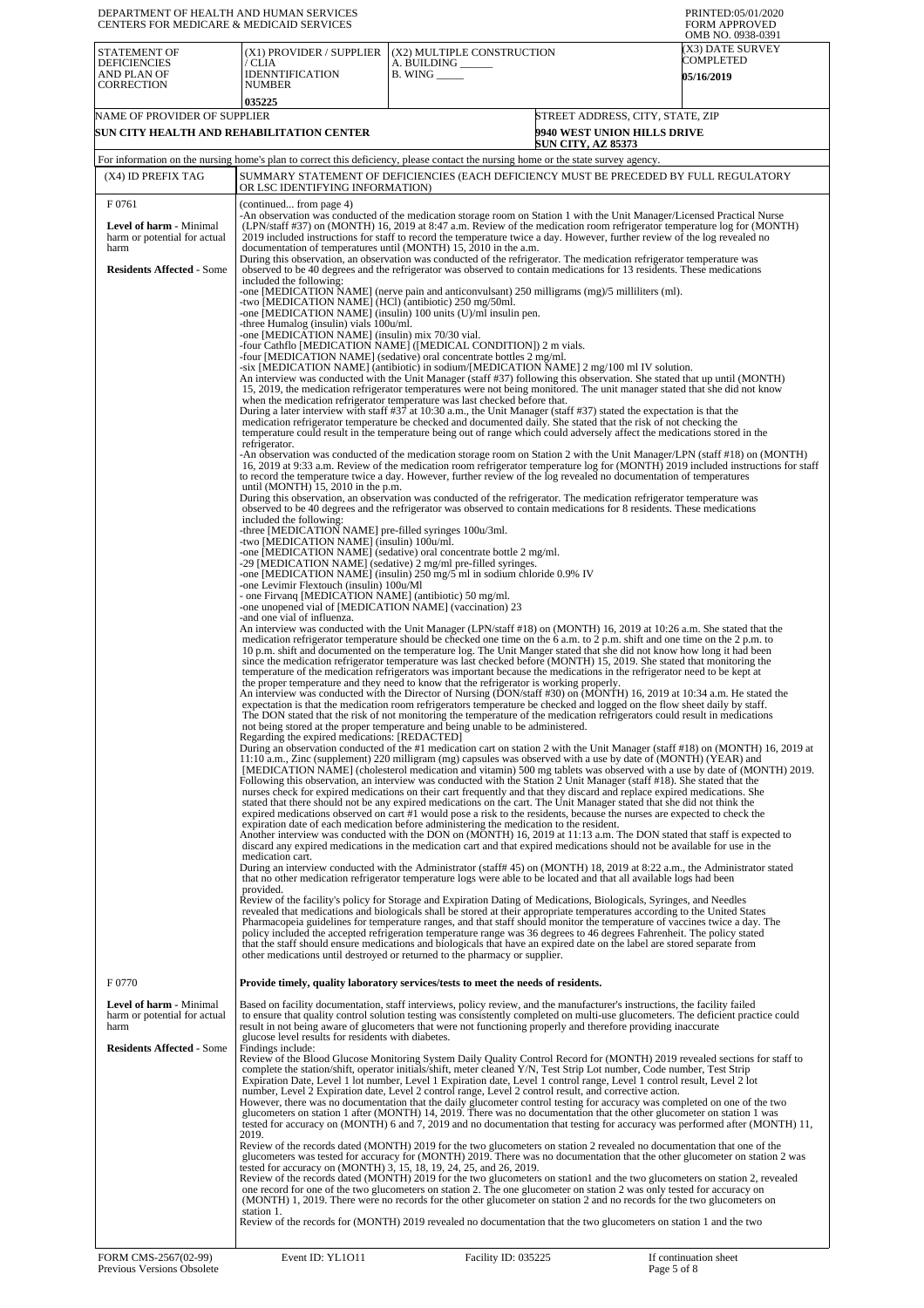| DEPARTMENT OF HEALTH AND HUMAN SERVICES<br>CENTERS FOR MEDICARE & MEDICAID SERVICES                        |                                                                                                                                                                  |                                                                                                                                                                                                                                                                                                                                                                                                                                                                                                                                                                                                                                                                                                                                                                                                                                                                                                                                                                                                                                                                                                                                                                                                                                                                                                                                                                                                                                                                                                                                                                                                                                                                                                                                                                                                                                                                                                                                                                                                                                                                                                                                                                                                                                                                                                                                            | PRINTED:05/01/2020<br><b>FORM APPROVED</b>                                                                                                                                                                                                                                                        |
|------------------------------------------------------------------------------------------------------------|------------------------------------------------------------------------------------------------------------------------------------------------------------------|--------------------------------------------------------------------------------------------------------------------------------------------------------------------------------------------------------------------------------------------------------------------------------------------------------------------------------------------------------------------------------------------------------------------------------------------------------------------------------------------------------------------------------------------------------------------------------------------------------------------------------------------------------------------------------------------------------------------------------------------------------------------------------------------------------------------------------------------------------------------------------------------------------------------------------------------------------------------------------------------------------------------------------------------------------------------------------------------------------------------------------------------------------------------------------------------------------------------------------------------------------------------------------------------------------------------------------------------------------------------------------------------------------------------------------------------------------------------------------------------------------------------------------------------------------------------------------------------------------------------------------------------------------------------------------------------------------------------------------------------------------------------------------------------------------------------------------------------------------------------------------------------------------------------------------------------------------------------------------------------------------------------------------------------------------------------------------------------------------------------------------------------------------------------------------------------------------------------------------------------------------------------------------------------------------------------------------------------|---------------------------------------------------------------------------------------------------------------------------------------------------------------------------------------------------------------------------------------------------------------------------------------------------|
| STATEMENT OF<br><b>DEFICIENCIES</b><br>AND PLAN OF<br>CORRECTION                                           | (X1) PROVIDER / SUPPLIER<br>/ CLIA<br><b>IDENNTIFICATION</b><br><b>NUMBER</b><br>035225                                                                          | (X2) MULTIPLE CONSTRUCTION<br>A. BUILDING _____<br>$B.$ WING $\_\_\_\_\_\_\_\$                                                                                                                                                                                                                                                                                                                                                                                                                                                                                                                                                                                                                                                                                                                                                                                                                                                                                                                                                                                                                                                                                                                                                                                                                                                                                                                                                                                                                                                                                                                                                                                                                                                                                                                                                                                                                                                                                                                                                                                                                                                                                                                                                                                                                                                             | OMB NO. 0938-0391<br>(X3) DATE SURVEY<br>COMPLETED<br><b>05/16/2019</b>                                                                                                                                                                                                                           |
| NAME OF PROVIDER OF SUPPLIER<br>SUN CITY HEALTH AND REHABILITATION CENTER                                  |                                                                                                                                                                  |                                                                                                                                                                                                                                                                                                                                                                                                                                                                                                                                                                                                                                                                                                                                                                                                                                                                                                                                                                                                                                                                                                                                                                                                                                                                                                                                                                                                                                                                                                                                                                                                                                                                                                                                                                                                                                                                                                                                                                                                                                                                                                                                                                                                                                                                                                                                            | STREET ADDRESS, CITY, STATE, ZIP<br><b>9940 WEST UNION HILLS DRIVE</b>                                                                                                                                                                                                                            |
|                                                                                                            |                                                                                                                                                                  | <b>SUN CITY, AZ 85373</b><br>For information on the nursing home's plan to correct this deficiency, please contact the nursing home or the state survey agency.                                                                                                                                                                                                                                                                                                                                                                                                                                                                                                                                                                                                                                                                                                                                                                                                                                                                                                                                                                                                                                                                                                                                                                                                                                                                                                                                                                                                                                                                                                                                                                                                                                                                                                                                                                                                                                                                                                                                                                                                                                                                                                                                                                            |                                                                                                                                                                                                                                                                                                   |
| (X4) ID PREFIX TAG                                                                                         | OR LSC IDENTIFYING INFORMATION)                                                                                                                                  | SUMMARY STATEMENT OF DEFICIENCIES (EACH DEFICIENCY MUST BE PRECEDED BY FULL REGULATORY                                                                                                                                                                                                                                                                                                                                                                                                                                                                                                                                                                                                                                                                                                                                                                                                                                                                                                                                                                                                                                                                                                                                                                                                                                                                                                                                                                                                                                                                                                                                                                                                                                                                                                                                                                                                                                                                                                                                                                                                                                                                                                                                                                                                                                                     |                                                                                                                                                                                                                                                                                                   |
| F0770<br><b>Level of harm - Minimal</b><br>harm or potential for actual<br>harm                            | (continued from page 5)                                                                                                                                          | glucometers on station 2 had been tested for accuracy from (MONTH) 1-14, 2019.<br>An interview was conducted with station 1 Unit Manager (staff #37) on (MONTH) 16, 2019 at 9:30 a.m. She stated that they<br>stopped checking the glucometers for accuracy when they ran out of the testing control solution. The Unit Manager also<br>stated they started using a different pharmacy in (MONTH) 2019 and were provided new glucometers but that they were not                                                                                                                                                                                                                                                                                                                                                                                                                                                                                                                                                                                                                                                                                                                                                                                                                                                                                                                                                                                                                                                                                                                                                                                                                                                                                                                                                                                                                                                                                                                                                                                                                                                                                                                                                                                                                                                                            |                                                                                                                                                                                                                                                                                                   |
| <b>Residents Affected - Some</b>                                                                           | checking the glucometers for accuracy.<br>could result in residents not being medicated appropriately.<br>dose of insulin could be administered to the resident. | During an interview conducted with the Director of Nursing (DON/staff #30) on (MONTH) 16, 2019 at 9:33 a.m., the DON stated<br>that the two glucometers on station 1 had not been tested for accuracy since they changed to a different pharmacy.<br>An interview was conducted with station 2 Unit Manager (staff #18) on (MONTH) 16, 2019 at 10:26 a.m. She stated that the<br>staff are to test the glucometers daily for accuracy and document the results on the monitoring record. The Unit Manager<br>stated that if the glucometers are not checked for accuracy, there is a potential for inaccurate blood sugar results which<br>Another interview was conducted with station 1 Unit Manager (staff #37) on (MONTH) 16, 2019 at 10:30 a.m. She stated that<br>the night shift staff are expected to test the glucometers for accuracy daily and document the results on the monitoring<br>Another interview was conducted with the DON (staff #30) on (MONTH) 16, 2019 at 10:34 a.m. He stated that the glucometer<br>machines are to be tested for accuracy daily and the results documented on the monitoring record. The DON stated that if<br>the glucometers are not tested for accuracy, it could result in wrong readings and staff could administer the wrong dose of insulin.<br>glucometer monitoring records and that all of the glucometer monitoring records had been provided.<br>Review of the facility's policy titled Glucose Meter revealed that to ensure the accuracy and validity of blood glucose<br>monitoring, glucose meters will be tested daily for quality control according to the manufacturer's guidelines. The policy<br>included that the Nurse Executive or designee will assign nursing staff on a specific shift to perform the daily meter<br>maintenance to maintain the equipment at the optimal level of functioning.<br>The manufacturer's instructions for the glucometers instructs to perform the control solution testing when using the meter<br>for the first time, using a new bottle of test strips, to make sure the test strips and the meter are working together<br>properly, and when the blood glucose test results do not reflect how the resident feels.                                                                                                                | record. The Unit Manager stated that if the glucometers are not tested for accuracy, the accuchecks could be inaccurate and the wrong<br>An interview was conducted with the Administrator (staff #45) on (MONTH) 18, 2019 at 8:45 a.m. She stated that there were no other                       |
| F0812                                                                                                      |                                                                                                                                                                  | Procure food from sources approved or considered satisfactory and store, prepare,<br>distribute and serve food in accordance with professional standards.                                                                                                                                                                                                                                                                                                                                                                                                                                                                                                                                                                                                                                                                                                                                                                                                                                                                                                                                                                                                                                                                                                                                                                                                                                                                                                                                                                                                                                                                                                                                                                                                                                                                                                                                                                                                                                                                                                                                                                                                                                                                                                                                                                                  |                                                                                                                                                                                                                                                                                                   |
| <b>Level of harm - Minimal</b><br>harm or potential for actual<br>harm<br><b>Residents Affected - Some</b> |                                                                                                                                                                  | Based on observations, staff interviews and review of policies, the facility failed to provide evidence that two nutrition<br>refrigerator temperatures were being monitored to ensure the temperatures were within safe and recommended temperature<br>ranges. By not monitoring the refrigerator temperatures, staff would not be aware if the temperatures ever increased above<br>the recommended ranges, therefore, exposing residents to the potential for food borne illnesses.                                                                                                                                                                                                                                                                                                                                                                                                                                                                                                                                                                                                                                                                                                                                                                                                                                                                                                                                                                                                                                                                                                                                                                                                                                                                                                                                                                                                                                                                                                                                                                                                                                                                                                                                                                                                                                                     |                                                                                                                                                                                                                                                                                                   |
|                                                                                                            | Findings include:<br>on a daily basis.<br>the temperatures were being monitored.<br>that she has no way of writing down the temperatures.                        | An observation was conducted on (MONTH) 19, 2019 at 11:25 a.m. of the nutrition refrigerator on unit 1. The refrigerator<br>temperature was 32 degree Fahrenheit (F) and was observed to contain resident snacks and personal food items.<br>However, there was no documented evidence, such as a refrigerator temperature log, that the temperature was being monitored<br>During this observation, an interview was conducted with the Dietary Manager (staff #74). She stated that the dietary staff<br>do not monitor the nutrition refrigerator temperature that it is the nursing staff responsibility to monitor and document<br>the refrigerator temperatures. The Dietary Manager was unable to find refrigerator logs that contain documented evidence<br>During an interview conducted on (MONTH) 19, 2019 at 11:30 a.m. with the Unit Manager (staff #37) for unit 1, she stated<br>that there were no temperature logs for the nutrition refrigerators. The Unit Manager stated that the dietary staff are<br>supposed to maintain the temperature logs for the nutrition refrigerators, not the nursing staff.<br>An observation was conducted on (MONTH) 19, 2019 at 11:35 a.m. of the nutrition refrigerator on unit 2. The refrigerator<br>temperature was 40 degrees F and was observed to contain resident snacks and personal food items.<br>Further observation revealed no documented evidence that the refrigerator temperature was being monitored on a daily basis.<br>Following this observation, an interview was conducted with staff #74. The Dietary Manager stated that there is no<br>Review of the facility's policy and procedure titled Pantry/Nourishment Room Sanitation included that Pantry/Nourishment<br>rooms are maintained in a sanitary manner and Refrigerator/Freezer temperatures are maintained within acceptable ranges.<br>The policy also included the Director of Dining Services or designee will observe and record the temperature of the<br>refrigerator and freezer daily on the Refrigerator/Freezer Temperature Log.<br>The facility's policy and procedure titled Food Storage: Cold Foods included that all Temperature Control for Safety (TCS)<br>foods frozen and refrigerated will be appropriately stored, and a written record of daily temperatures will be recorded. | refrigerator temperature log for this refrigerator. She stated that she checks the nutrition refrigerator temperatures each morning but                                                                                                                                                           |
| F0880<br>Level of harm - Immediate<br>jeopardy<br><b>Residents Affected - Some</b>                         | Findings include:<br>had<br>infection control precautions for [MEDICAL CONDITION].                                                                               | Provide and implement an infection prevention and control program.<br>**NOTE- TERMS IN BRACKETS HAVE BEEN EDITED TO PROTECT CONFIDENTIALITY**<br>Based on observations, clinical record review, staff and resident interviews, facility documentation, review of the Center<br>for Disease Control (CDC) guidelines and policies and procedures, the facility failed to maintain an effective infection<br>control program, by failing to ensure that contact precautions were initiated and implemented for one resident (#170) with<br>suspected [MEDICAL CONDITIONS] infection. As a result, the Condition of Immediate Jeopardy (IJ) was identified. The<br>resident census was 65. The deficient practice could result in the spread of infection to residents and staff.<br>On (MONTH) 22, 2019 at 1:00 p.m., the Condition of Immediate Jeopardy was identified. The Administrator was informed of the<br>facility's failure to initiate and follow infection control procedures for one resident (#170), with suspected [MEDICAL<br>not been placed on contact precautions, pending the laboratory results. Therapy staff had been observed in the resident's<br>room providing care without the use of PPE (personal protective equipment) and the resident had been observed in the<br>therapy gym receiving therapy, with another resident and two staff present.<br>The Administrator presented a plan of correction on (MONTH) 22, 2019 at 3:45 p.m. The Administrator was informed that the<br>plan of correction needed to be revised to include that all facility staff need to receive in-service education regarding                                                                                                                                                                                                                                                                                                                                                                                                                                                                                                                                                                                                                                                                                                     | CONDITION] infection. A stool specimen for [MEDICAL CONDITION] had been sent out on (MONTH) 21, 2019 and the resident                                                                                                                                                                             |
| FORM CMS-2567(02-99)                                                                                       | Event ID: YL1011                                                                                                                                                 | A revised plan of correction was presented on (MONTH) 22, 2019 at 4:25 p.m. and was accepted. The plan of correction<br>hours; all residents who resided on unit 1 were to be assessed and placed on observation for loose/watery<br>stools for 48 hours; all staff members were to be provided in-services which would include transmission based precautions<br>and control measures, and placing residents on contact precautions while awaiting results of stool culture testing for<br>[MEDICAL CONDITION]; staff designee will monitor laboratory orders for stool culture orders or reports of residents with<br>loose watery stools and then verify that they have been placed on contact precautions, pending stool culture results.<br>Multiple observations were conducted on (MONTH) 22, and 23, 2019 of the facility implementing their plan of correction.<br>Staff in-services were being completed and staff interviewed were knowledgeable regarding infection control procedures,<br>including that residents were to be placed on contact precautions when they are suspected to have [MEDICAL CONDITION] and<br>are to remain on contact precautions, pending the results of the stool culture testing. In addition, resident #170 was<br>placed on contact precautions, pending the results of the stool culture test. As the facility was implementing their plan<br>Facility ID: 035225                                                                                                                                                                                                                                                                                                                                                                                                                                                                                                                                                                                                                                                                                                                                                                                                                                                                                                                             | included the following corrective actions: The therapy gym was cleaned and two residents who were in the therapy gym at the time<br>that resident #170 was receiving therapy were placed on change of condition observations for any signs of loose/watery stools for 48<br>If continuation sheet |
| Previous Versions Obsolete                                                                                 |                                                                                                                                                                  |                                                                                                                                                                                                                                                                                                                                                                                                                                                                                                                                                                                                                                                                                                                                                                                                                                                                                                                                                                                                                                                                                                                                                                                                                                                                                                                                                                                                                                                                                                                                                                                                                                                                                                                                                                                                                                                                                                                                                                                                                                                                                                                                                                                                                                                                                                                                            | Page 6 of 8                                                                                                                                                                                                                                                                                       |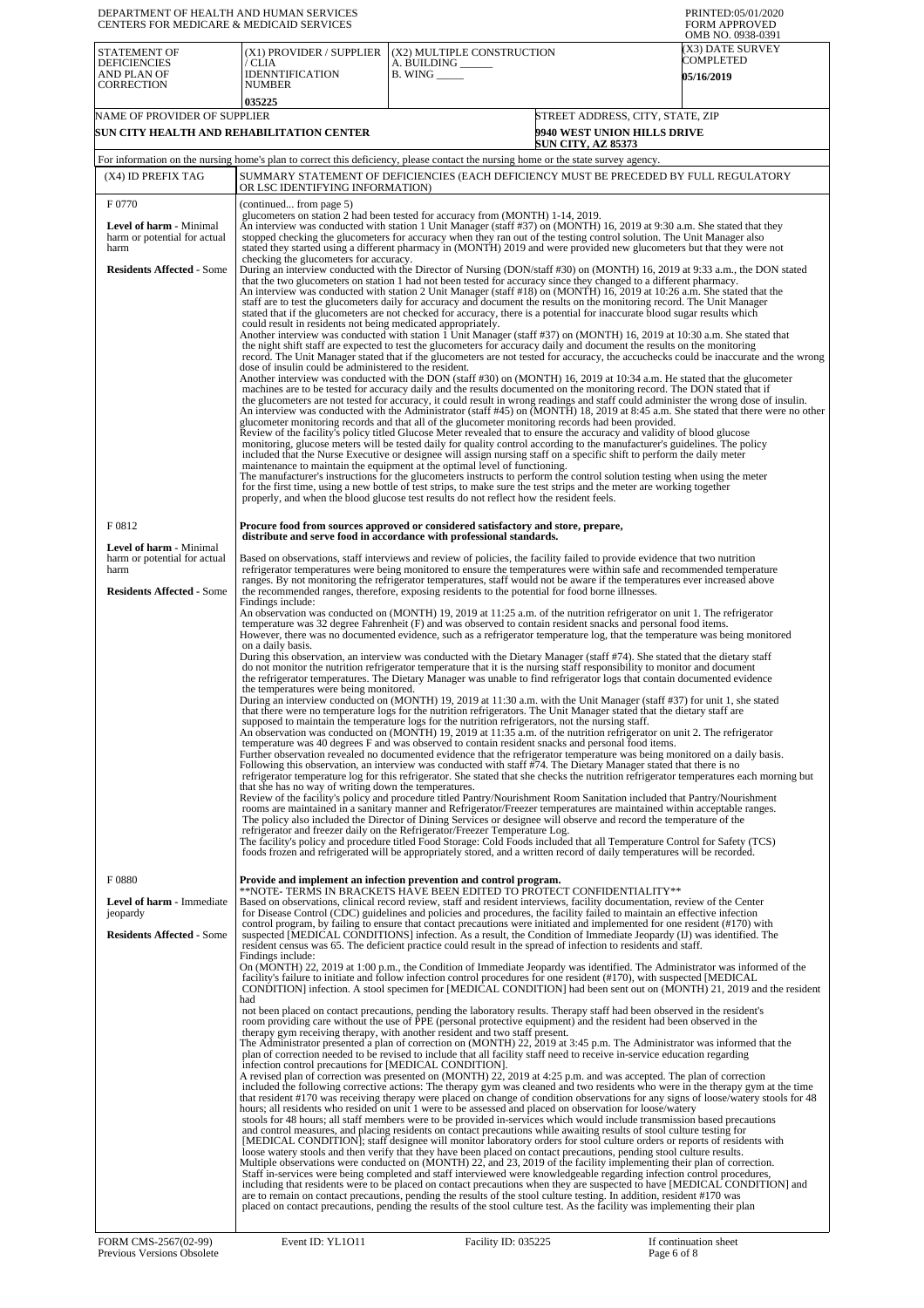| DEPARTMENT OF HEALTH AND HUMAN SERVICES<br>CENTERS FOR MEDICARE & MEDICAID SERVICES |                                                                                         |                                                                                                                                                                                                                                                                                                                                                                                                                                                                                                                                                                                                                                                                                                                              | PRINTED:05/01/2020<br><b>FORM APPROVED</b><br>OMB NO. 0938-0391 |
|-------------------------------------------------------------------------------------|-----------------------------------------------------------------------------------------|------------------------------------------------------------------------------------------------------------------------------------------------------------------------------------------------------------------------------------------------------------------------------------------------------------------------------------------------------------------------------------------------------------------------------------------------------------------------------------------------------------------------------------------------------------------------------------------------------------------------------------------------------------------------------------------------------------------------------|-----------------------------------------------------------------|
| STATEMENT OF<br><b>DEFICIENCIES</b><br>AND PLAN OF<br><b>CORRECTION</b>             | (X1) PROVIDER / SUPPLIER<br>/ CLIA<br><b>IDENNTIFICATION</b><br><b>NUMBER</b><br>035225 | (X2) MULTIPLE CONSTRUCTION<br>A. BUILDING<br>$B.$ WING $\_\_\_\_\_\_\_\$                                                                                                                                                                                                                                                                                                                                                                                                                                                                                                                                                                                                                                                     | (X3) DATE SURVEY<br>COMPLETED<br><b>05/16/2019</b>              |
| NAME OF PROVIDER OF SUPPLIER<br>SUN CITY HEALTH AND REHABILITATION CENTER           |                                                                                         | STREET ADDRESS, CITY, STATE, ZIP<br>9940 WEST UNION HILLS DRIVE<br><b>SUN CITY, AZ 85373</b>                                                                                                                                                                                                                                                                                                                                                                                                                                                                                                                                                                                                                                 |                                                                 |
|                                                                                     |                                                                                         | For information on the nursing home's plan to correct this deficiency, please contact the nursing home or the state survey agency.                                                                                                                                                                                                                                                                                                                                                                                                                                                                                                                                                                                           |                                                                 |
| (X4) ID PREFIX TAG                                                                  | OR LSC IDENTIFYING INFORMATION)                                                         | SUMMARY STATEMENT OF DEFICIENCIES (EACH DEFICIENCY MUST BE PRECEDED BY FULL REGULATORY                                                                                                                                                                                                                                                                                                                                                                                                                                                                                                                                                                                                                                       |                                                                 |
| F0880<br><b>Level of harm - Immediate</b>                                           | (continued from page 6)<br>23, 2019 at 11:00 a.m.                                       | of correction and there were no additional concerns identified, the Condition of Immediate Jeopardy was abated on (MONTH)                                                                                                                                                                                                                                                                                                                                                                                                                                                                                                                                                                                                    |                                                                 |
| jeopardy                                                                            | Specifics regarding resident #170:                                                      | Resident #170 was admitted on (MONTH) 6, 2019, with [DIAGNOSES REDACTED].                                                                                                                                                                                                                                                                                                                                                                                                                                                                                                                                                                                                                                                    |                                                                 |
| <b>Residents Affected - Some</b>                                                    | (MONTH) 5,<br>2019.                                                                     | Review of the hospital records dated prior to admission revealed that resident #170 received IV (intravenous) antibiotics,<br>which included [MEDICATION NAME] 750 mg (milligrams) on (MONTH) 3, 2019 and [MEDICATION NAME] 1 gm (gram) on                                                                                                                                                                                                                                                                                                                                                                                                                                                                                   |                                                                 |
|                                                                                     | Review of the facility physician orders [REDACTED].                                     | Physician transfer orders from the hospital dated (MONTH) 6, 2019 included that resident #170 had received [MEDICATION<br>NAME] 1 gm IV on (MONTH) 6, and that the next dose was scheduled to be received (at the facility) on (MONTH) 7.                                                                                                                                                                                                                                                                                                                                                                                                                                                                                    |                                                                 |
|                                                                                     | review of the physician orders [REDACTED].                                              | A nurses note dated (MONTH) 6, 2019 at 9:00 p.m. included that a possible allergy to Ceftraxone had been identified and                                                                                                                                                                                                                                                                                                                                                                                                                                                                                                                                                                                                      |                                                                 |
|                                                                                     |                                                                                         | A baseline care plan completed on (MONTH) 8, 2019 included that resident #170 was confused, received physical and<br>occupational therapy, used a wheelchair, was totally dependent on staff assistance for toileting and hygiene, was<br>incontinent of bowel and received [MEDICATION NAME] 1 gm for two days.                                                                                                                                                                                                                                                                                                                                                                                                             |                                                                 |
|                                                                                     |                                                                                         | An Admission MDS (Minimum Data Set) assessment dated (MONTH) 12, 2019 included that resident #170 had a BIMS (Brief<br>Interview for Mental Status) score of 15, which indicated the resident was cognitively intact. Per the MDS, resident #170<br>was frequently incontinent of bowel, required extensive assistance from two staff with transfers and extensive assistance<br>from one staff for toileting and personal hygiene. The MDS also included that resident #170 used a walker and a wheelchair                                                                                                                                                                                                                  |                                                                 |
|                                                                                     | and had received antibiotics on a regular basis.<br>A physician's orders [REDACTED].    | A nurses note dated (MONTH) 21, 2019 at 2:36 p.m. included that a stool specimen had been collected at 1:35 p.m. and the lab had                                                                                                                                                                                                                                                                                                                                                                                                                                                                                                                                                                                             |                                                                 |
|                                                                                     | been notified to pick up the specimen.<br>admission through (MONTH) 21, 2019.           | Review of the clinical record revealed there was no documentation that the resident was having diarrhea/loose stools from                                                                                                                                                                                                                                                                                                                                                                                                                                                                                                                                                                                                    |                                                                 |
|                                                                                     |                                                                                         | A physician's progress note dated (MONTH) 22, 2019 included documentation that resident #170's chief complaint was follow-up for<br>diarrhea. The resident complained of having loose stools 2-3 times for the past several days. The resident denied<br>rectal bleeding, abdominal pain, nausea, vomiting or fever. Per the note, the resident had a history of [REDACTED]. Review                                                                                                                                                                                                                                                                                                                                          |                                                                 |
|                                                                                     | rule out [MEDICAL CONDITIONS].                                                          | of systems included that all systems were negative except for diarrhea, and that the resident had acute diarrhea and to<br>On (MONTH) 22, 2019 at 11:35 a.m., an observation was conducted of the resident lying on his bed. At this time, a therapy                                                                                                                                                                                                                                                                                                                                                                                                                                                                         |                                                                 |
|                                                                                     | maneuvering on the bed and was not wearing a gown or gloves.                            | staff member (staff #70) was observed inside of the room. The therapy staff member was assisting the resident with<br>In addition, there was no indication that resident #170 was on contact precautions for suspected [MEDICAL CONDITION]                                                                                                                                                                                                                                                                                                                                                                                                                                                                                   |                                                                 |
|                                                                                     |                                                                                         | infection, such as an isolation cart with PPE outside of the resident's room.<br>An interview was conducted on (MONTH) 22, 2019 at 11:37 a.m. with the Unit Manager (staff #37) and the resident's nurse<br>(Licensed practical Nurse/LPN/staff #39). Staff #39 stated that she sent the stool sample to the lab for [MEDICAL                                                                                                                                                                                                                                                                                                                                                                                                |                                                                 |
|                                                                                     |                                                                                         | CONDITION] on (MONTH) 21, because the resident had diarrhea for two days and the stool was loose, watery and malodorous.<br>Staff #37 stated that they would only isolate a resident, if the results of the stool culture were positive for [MEDICAL<br>CONDITION]. She also stated that the resident had not been receiving antibiotics. When asked how the facility was<br>protecting other residents from potential exposure to [MEDICAL CONDITION] since resident #170 had not been placed on<br>contact precautions, staff #37 repeated that they would place resident #170 on isolation, if the results of the stool                                                                                                   |                                                                 |
|                                                                                     | the specimen to the lab.                                                                | culture for [MEDICAL CONDITION] were positive. Staff #37 said that the resident was not currently on isolation for [MEDICAL<br>CONDITION], and that they are not isolating him at this time. Staff #39 said the lab had notified the facility today that<br>they were unable to complete the processing of the stool specimen, which had been sent yesterday and that another specimen<br>needed to be sent. Staff #39 said she was waiting for the resident to have another loose bowel movement, so she could send                                                                                                                                                                                                         |                                                                 |
|                                                                                     |                                                                                         | Further review of the clinical record revealed there was documentation that another stool specimen needed to be sent.<br>During an interview conducted on (MONTH) 22, 2019 at 11:40 a.m. with the Director of Nursing (staff #30), staff #30 stated<br>he was not aware of any stool specimens that had been sent to the lab over the weekend and had not been notified that any<br>stool specimens for [MEDICAL CONDITION] had been sent to the lab yesterday.                                                                                                                                                                                                                                                              |                                                                 |
|                                                                                     | #170, the other resident or therapy staff were wearing any PPE.                         | An observation of resident #170 in the therapy gym was conducted on (MONTH) 22, 2019 at 12:15 p.m. Resident #170 was seated<br>in the therapy gym receiving services from a therapist. In addition to resident #170, there was one other resident and two<br>therapy staff who were also present in the therapy gym. During the observation, the resident stated that he had diarrhea<br>earlier this morning. Resident #170 was seated in the therapy gym receiving services from a therapist. Neither resident                                                                                                                                                                                                             |                                                                 |
|                                                                                     | mucus, and a strong odor.                                                               | During an interview conducted on (MONTH) 22, 2019 at 12:20 p.m. with a CNA (Certified Nursing Assistant/staff #1), the CNA<br>stated that resident #170 had an episode of diarrhea at 11:30 a.m. today, which consisted of a large amount of watery loose stool with                                                                                                                                                                                                                                                                                                                                                                                                                                                         |                                                                 |
|                                                                                     | she was not aware the resident had diarrhea at 11:30 a.m. today.                        | During an interview conducted on (MONTH) 22, 2019 at 12:25 p.m. with the resident's nurse (LPN/staff #39), she stated that<br>Another interview was conducted with staff #30 on (MONTH) 22, 2019 at 12:30 p.m. Staff #30 stated that resident #170 will                                                                                                                                                                                                                                                                                                                                                                                                                                                                      |                                                                 |
|                                                                                     |                                                                                         | need to be placed on isolation precautions, if the results of the stool culture are positive for [MEDICAL CONDITION] and<br>until then, the resident was on standard precautions. He stated that standard precautions include maintaining the resident<br>in his room, wearing gloves when assisting the resident, and hand washing after removing gloves. Staff #30 stated he was<br>not aware that therapy staff had assisted the resident in his room without wearing gloves, or that the resident was in the<br>therapy gym with no protective equipment on. When asked how residents were being protected from possible exposure to                                                                                     |                                                                 |
|                                                                                     | [MEDICAL CONDITION] he stated, I will have to check.                                    | During an interview conducted on (MONTH) 22, 2019 at 1:20 p.m. with staff #30 and a Nurse Consultant (staff #87), staff #87<br>stated that although a stool specimen for [MEDICAL CONDITION] culture had been sent to the lab for resident #170, he did<br>not fit the profile of having suspected [MEDICAL CONDITION], according to the facility's infection control protocols and<br>did not require isolation precautions for [MEDICAL CONDITION]. Staff #87 also stated that because the CNA's had not<br>documented more than one loose stool, the resident did not have diarrhea. When asked about the nurse and CNA who reported                                                                                      |                                                                 |
|                                                                                     | [MEDICAL CONDITION], staff #87 stated I see what you mean.                              | that the resident was having episodes of diarrhea, and how staff were protecting other residents from possible exposure to<br>An interview was conducted on (MONTH) 22, 2019 at 1:30 p.m. with a CNA (staff #44). The CNA stated that resident #170 had a<br>loose stool earlier in the day and when she assisted with cleaning the resident, she had not taken any specific infection                                                                                                                                                                                                                                                                                                                                       |                                                                 |
|                                                                                     | nurse.                                                                                  | prevention precautions. She stated that if a resident has a loose stool, she documents the loose stool and notifies the<br>An interview was conducted on (MONTH) 22, 2019 at 2:32 p.m. with the physician for resident #170 (staff #86). The physician<br>stated that the nurse caring for resident #170 had called him yesterday (April 21) and described the resident's diarrhea                                                                                                                                                                                                                                                                                                                                           |                                                                 |
|                                                                                     | suspected that he may have [MEDICAL CONDITION].                                         | symptoms to him. He stated that he gave the nurse an order to send a stool specimen for [MEDICAL CONDITION] culture. The<br>physician further stated that the resident should have been placed on isolation precautions yesterday, when it was<br>A nurses note dated (MONTH) 23, 2019 at 8:54 a.m., included that a change in condition had been noted and symptoms included                                                                                                                                                                                                                                                                                                                                                |                                                                 |
|                                                                                     |                                                                                         | diarrhea on (MONTH) 20, 2019. The note included that the physician had been notified on (MONTH) 21, 2019 at 2:00 p.m.,<br>orders had been obtained and a stool sample had been sent for [MEDICAL CONDITION] culture.<br>An interview was conducted on (MONTH) 23, 2019 at 1:31 p.m. with the therapy staff (staff #70) who had been observed<br>assisting resident #170 in his room on (MONTH) 22 at 11:35 a.m. Staff #70 stated that she had not been notified that a<br>stool sample for [MEDICAL CONDITION] for resident #170 had been sent, or that resident #170 was suspected to possibly have<br>[MEDICAL CONDITION]. Staff #70 said that if she had been notified of the suspected [MEDICAL CONDITION], the resident |                                                                 |
|                                                                                     | would                                                                                   | have received therapy services in his room, and he would not have been brought to the therapy gym.<br>Review of a policy and procedure titled, Infection Prevention and Control Program Description revealed that the infection                                                                                                                                                                                                                                                                                                                                                                                                                                                                                              |                                                                 |